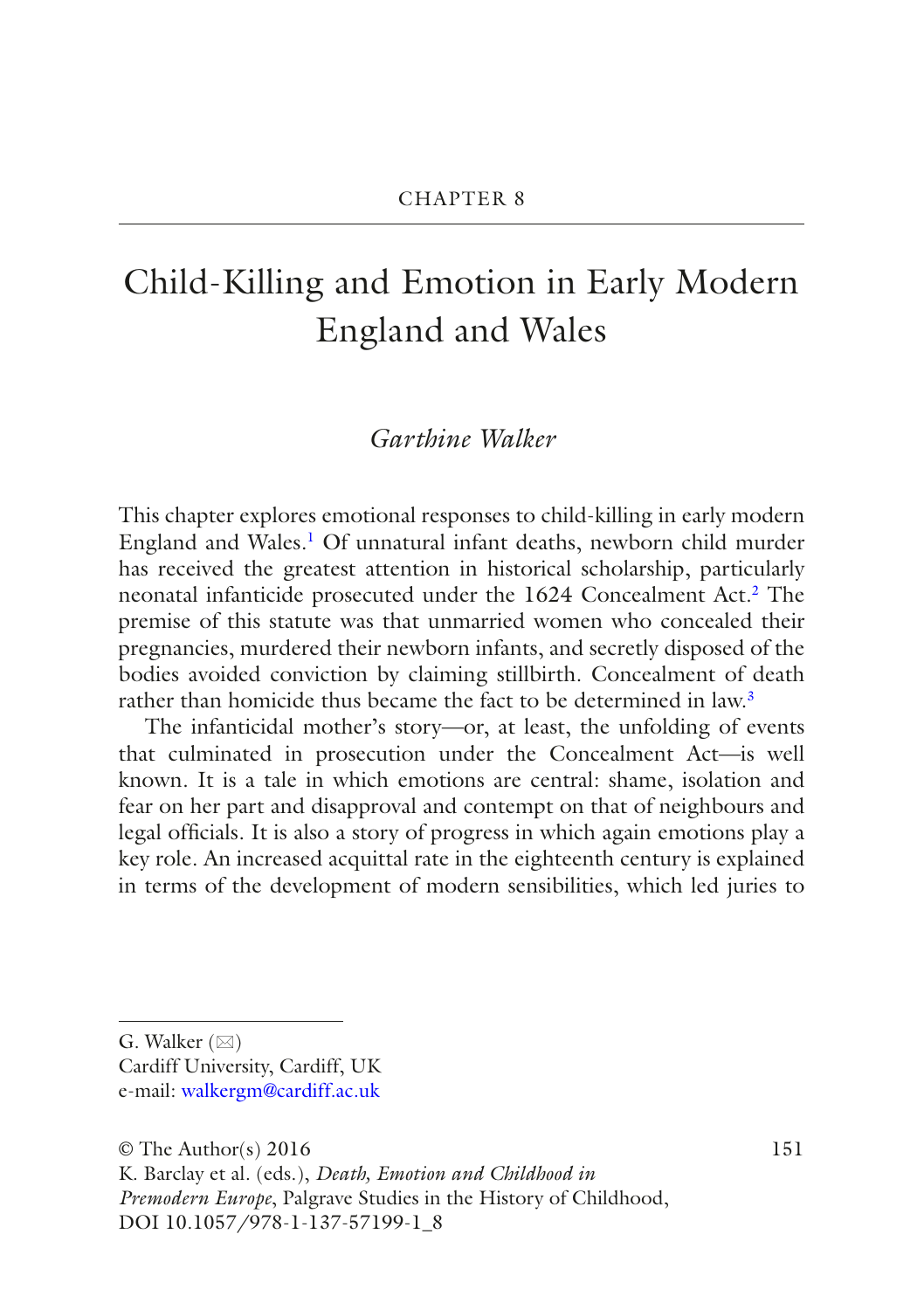become more sympathetic to defendants. This attribution of 'modern' feelings to eighteenth-century people is extended, perhaps inadvertently, to women accused of infanticide across the period. By imposing upon the infanticidal mother a subjective experience that may be similar to that which we could imagine for ourselves, we run the risk of distancing ourselves from other historical subjects: the people who prosecuted them and the infants who were deprived of life. A question arises, therefore, of whose emotions the historiography of infanticide has so far privileged.

Here, I examine anew contemporary attitudes towards women suspected of killing infants and to discovering infant corpses; I end by revisiting how we may approach the subjectivities of accused women. Drawing on late sixteenth-, seventeenth- and eighteenth-century English and Welsh sources, I show that emotional reactions to child-killing were complex and variable. Such responses cannot be reduced to a narrative in which premodern harshness was replaced by modern empathy.

# The Infanticidal Mother's Story

In February 1734, Jane Williams confessed before magistrates that three weeks earlier she had been 'delivered of a female bastard, born dead' in her house in north Wales. Alone during her labour, she afterwards buried the child in an 'aisle in the said dwelling house privately, without acquainting any person about it'.[4](#page-15-0) Jane was convicted at the Montgomeryshire Great Sessions (the Welsh equivalent of the English Assizes) and sentenced to hang. Any modern scholar is likely to fashion from Jane's brief confession a variant of a generic story constructed in the shadow of the 1624 Concealment Act. A woman who found herself pregnant and abandoned by the father of the child, fearing the censure of her community, concealed the signs of pregnancy and told no one. She gave birth alone with neither practical nor emotional support. Afterwards, whether the child had been stillborn, survived for minutes or hours, or died by neglect or her own hand, she secretly disposed of its body. The discovery of the corpse precipitated a search for the mother, who was identified by material signs of childbirth on bed-linen or elsewhere, by visible changes in her body, or other seemingly incriminating behaviour. The woman was interrogated by magistrates who took sworn statements from witnesses, and thereafter tried at the Assizes or Great Sessions where she was convicted, effectively, of murder. She died on the gallows, or narrowly escaped with her life, a victim of a patriarchal society in which the shame of bearing an illegitimate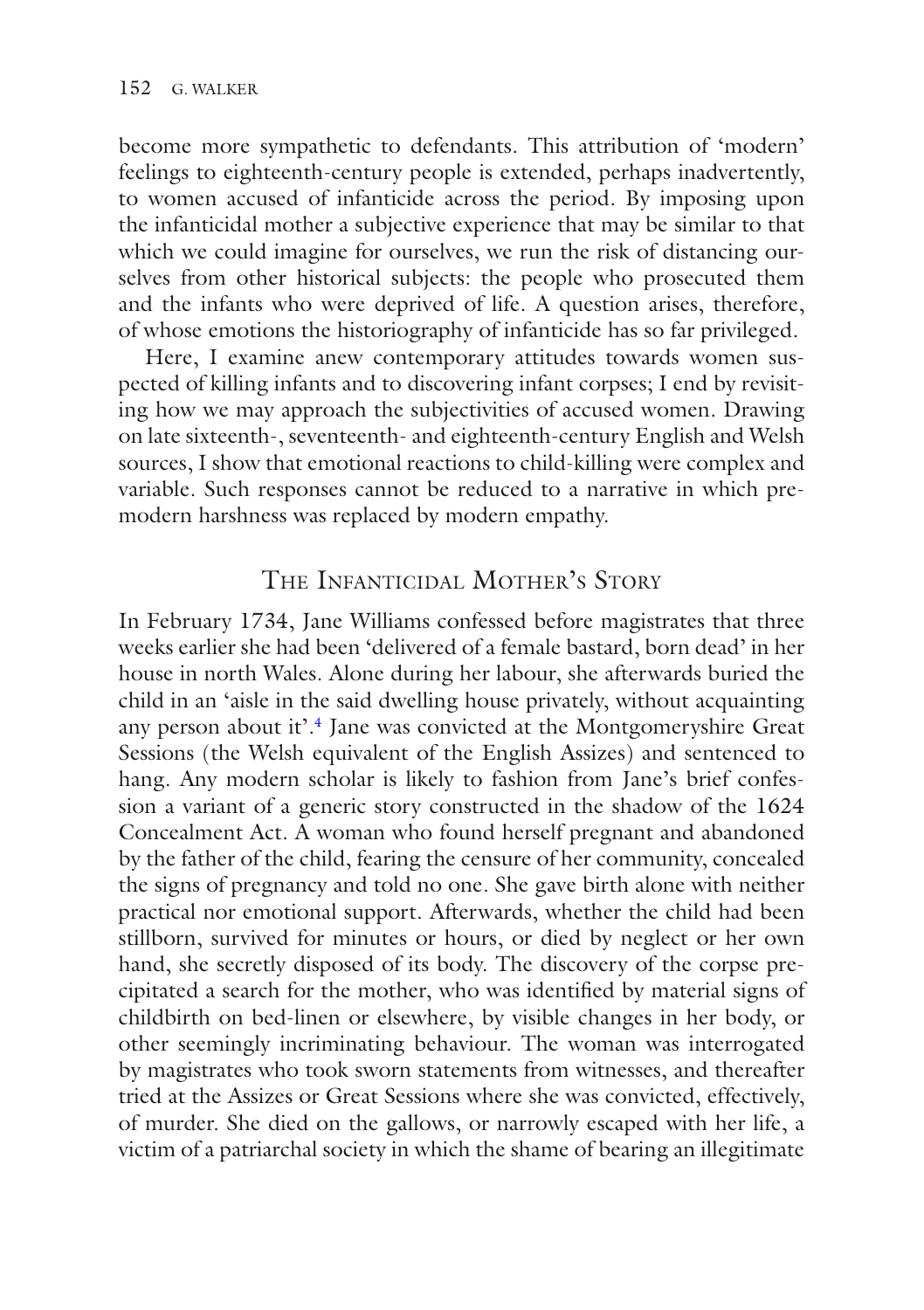child compelled her to murder her newborn babe or allow it to die. So the story goes.<sup>5</sup>

We may construct such a story in Jane Williams's case. Several female neighbours deposed that Jane, who had recently grown so 'very big', suspiciously emerged much 'smaller' after a period of supposed sickness during which she stayed home and refused visitors. Jane initially denied everything. She displayed her breast to local women when asked to do so but would not allow them to 'draw or suck a little' to confirm whether she was lactating, which she seemed to be. Fearing the worst, the women informed magistrates, who sanctioned a search of Jane's house. There the women opened a linen cloth, ominously pinned shut, which revealed 'the marks or sign of the birth of a child' and the bloody stains made by 'a lying-in woman'. Eventually, Jane admitted that she had been delivered of a dead baby and told them where to find it.

What can we really know of the subjectivities of those involved? Williams entered the historical record solely due to this episode: she is refracted through the traces of these events in the legal record. The transcript of her examination is merely a few lines long. It says literally nothing about her subjective *experience* of pregnancy, childbirth, the dead baby or what she did with its body. When we read Jane's examination and her neighbours' depositions, we nonetheless imagine what they must have felt and thought. We construct from these fragments a story by filling rather a lot of gaps (or filling gaps with rather a lot). Our assumptions about the thoughts and feelings of women accused of infanticide are not spun from thin air, of course, but arise from our engagement with evidence and other stories we have read or heard. Yet the perspective from which we approach such evidence perhaps privileges the telling of one type of story over other ways of understanding it historically (see also discussion in Chap. [4](http://dx.doi.org/10.1057/978-1-137-57199-1_4)).

An unintended consequence of modern scholars' empathy for infanticidal mothers and condemnation of the Concealment Act has been to sensationalise the topic. Illegitimate pregnancy is frequently depicted as a circumstance in which a girl stood to lose everything: her livelihood, her home, her reputation, her friends, her future. Infanticide was an 'inevitable' response to the 'intolerable' shame or 'practical impossibility' of rearing a bastard.<sup>6</sup> Suspected women are assumed by most historians to have been guilty. Certainly, some women confessed that they had acted 'in hope to keep it private and herself from further shame, and to keep the grief and shame of it from her friends'[.7](#page-15-0) Yet a simultaneous assumption of both guilt and blamelessness hinders our understanding of meaning for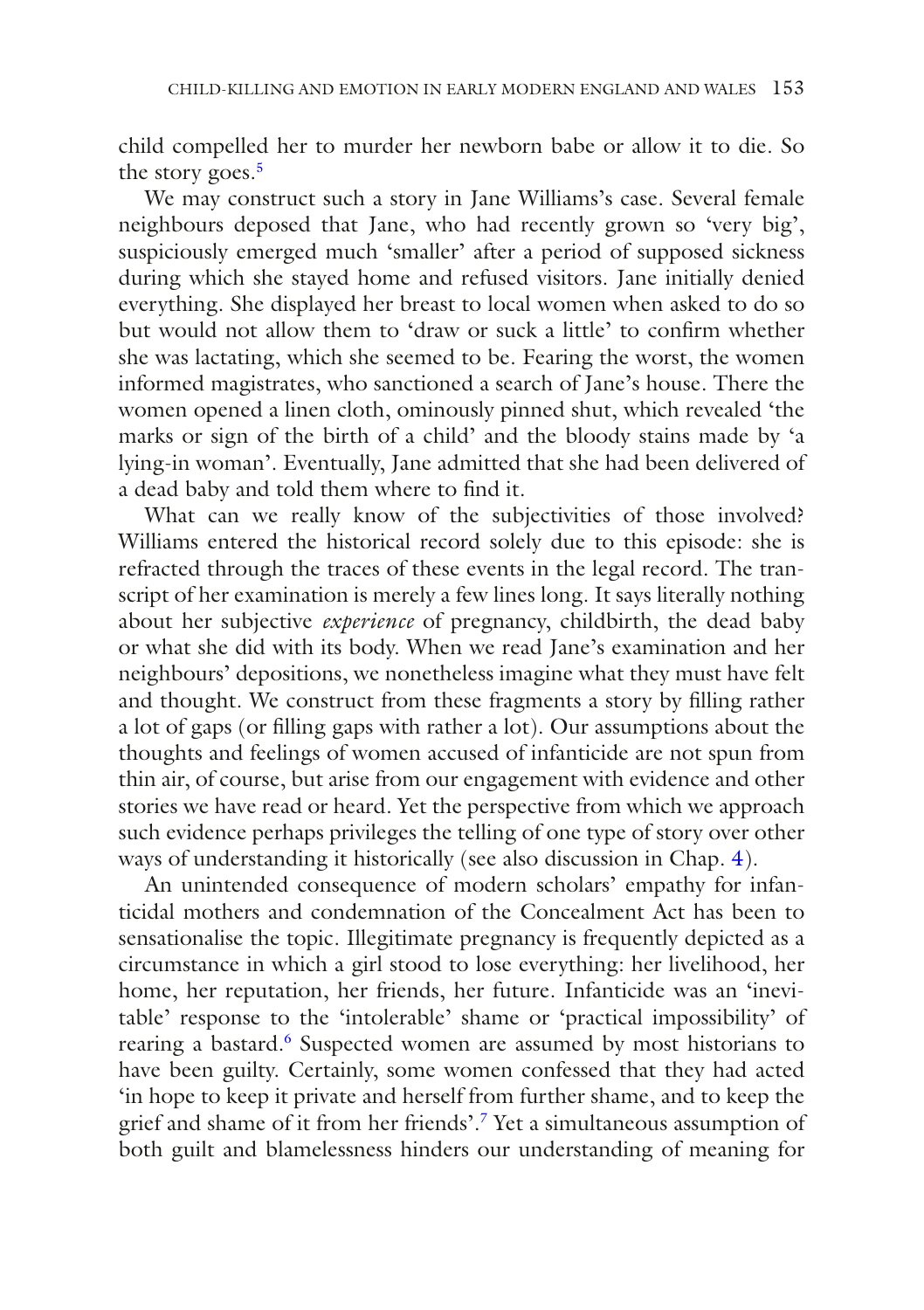contemporaries. For early modern people were aware that infanticide did *not* inevitably or usually follow an illegitimate pregnancy.

First, bastardy was commonplace and infanticide was not. By the early seventeenth century, long-term demographic growth had resulted in 'a brutal deterioration' in opportunities to marry and form households.<sup>8</sup> Bridal pregnancy remained high—some 25 per cent of married couples' first-born children were conceived before marriage—and bastardy rates increased. Of every hundred live births, between two and five were illegitimate, though precise figures varied over time, region, even parish to parish. In Wales and in western and northern England, the illegitimacy rate could be twice that of the east and south.<sup>[9](#page-15-0)</sup> But there was unlikely to be a single parish anywhere in which inhabitants did not know someone who had given birth to, fathered, or was a bastard.

Second, and conversely, most people never knew an infanticide in their own parish in their lifetime. Richard Gough, for instance, identified 16 bastards (and suspected at least four more) among the inhabitants of his Shropshire parish at the turn of the eighteenth century, but he recalled no suspected infanticide.[10](#page-15-0) In 1763, Great Sessions judges noted that Margaret Evans' trial for concealment was the first in Caernarvonshire 'within the memory of the eldest person'; $\frac{11}{11}$  $\frac{11}{11}$  $\frac{11}{11}$  the last case 34 years before had not reached trial after the Grand Jury threw out the indictment.<sup>[12](#page-15-0)</sup> Seventeenth- and eighteenth-century Welsh counties saw on average one prosecution every four to seven years, which constituted less than 2 per cent of felonies.<sup>13</sup> In the counties of north-western and north-eastern England, there was rarely more than one prosecution every two to four years. Even in the south-east, there might be less than one annually; in densely populated Essex, 86 per cent of parishes saw no-one prosecuted for infanticide ever.<sup>14</sup> In London, where all crimes were more numerous, the Old Bailey Sessions Papers reported an average of two cases annually between 1674 and 1750, amounting to 0.7 per cent of homicides and felonious property crimes combined.[15](#page-15-0) In short, most individuals did not know personally a single person tried for newborn child murder.

Third, unexplained deaths of newborns were not necessarily suspicious, even when mothers were unmarried, given infant mortality rates. Of every hundred babies born alive in the seventeenth century, two died within a day, four in the first week and up to ten within a month. In London's poorest areas, infant mortality was around 30 per cent.[16](#page-15-0) London's General Bill of Mortality for 1702 listed only ten murders of victims of all ages,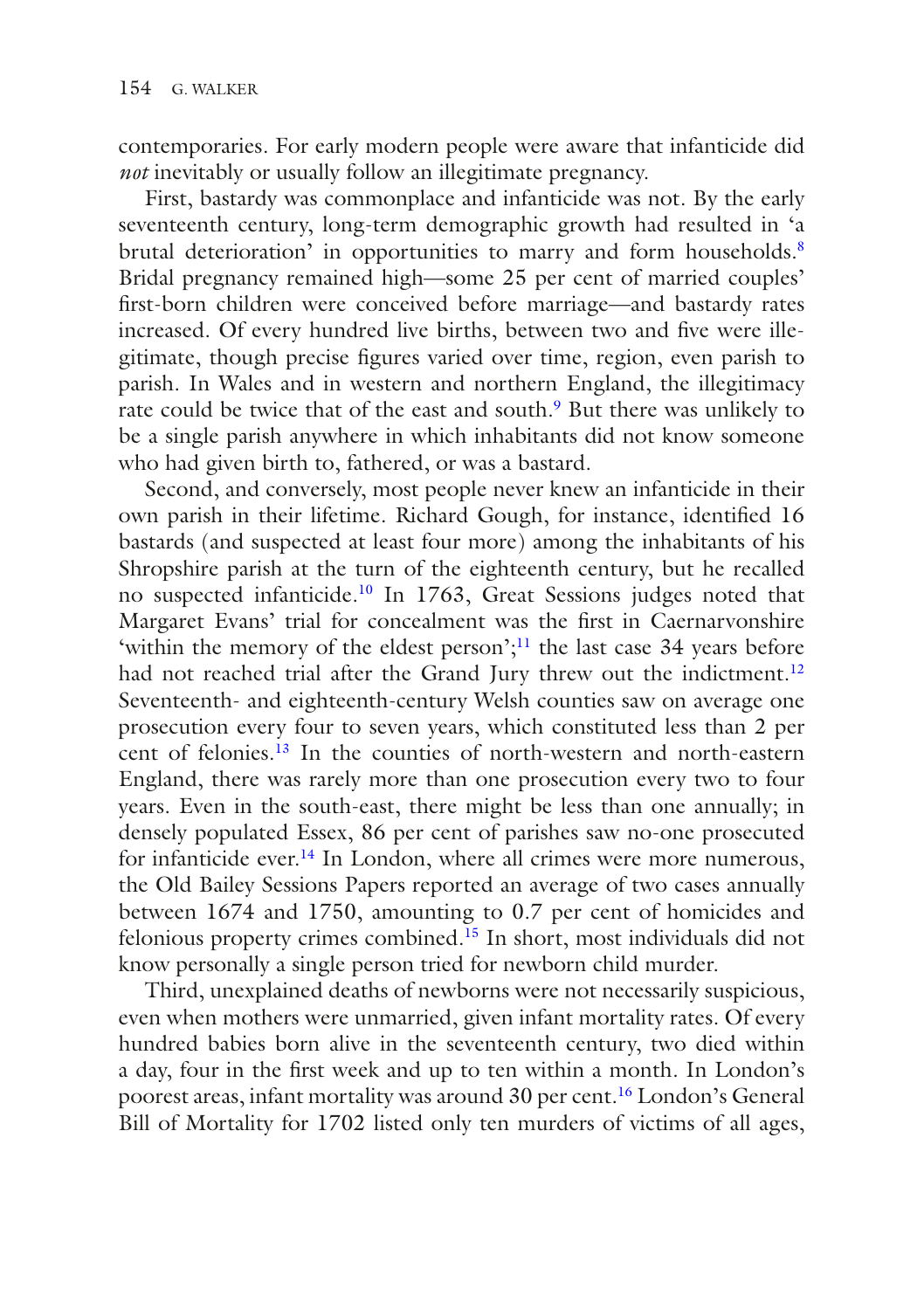but 513 infants stillborn and a further 90 who perished by unintentional overlaying by parents or nurses[.17](#page-15-0) Weekly Bills of Mortality present a similar picture: for example, in one week in April 1715, nine infants were stillborn and one was overlain; in January 1720, 12 were stillborn and two overlain[.18](#page-15-0)

Elizabeth Cellier's proposal for a foundling hospital and midwives' corporation in 1687 estimated that during the preceding two decades more than 13,000 babies had been stillborn and a further 5000 had died before baptism—these included children born outside marriage, but were distinguished from those 'willfully murdered by their wicked and cruel mothers, for want of fit ways to conceal their shame, and provide for their children'[.19](#page-15-0) Even when unmarried women were suspected, coroners' inquests did not always conclude that a crime had been committed.<sup>[20](#page-15-0)</sup>

High infant mortality rates did not, however, result in dead babies being objects of emotional indifference.<sup>[21](#page-15-0)</sup> Early modern people expressed genuine concerns about the spiritual well-being of such infants. Thus, after Ann ferch John had confessed and her baby's body viewed, two other women washed the child, put it in a linen cloth, and carried it to the churchyard, where it was 'buried by one Richard Mathew, the clerk of the parish […] without a minister'[.22](#page-15-0) The notion that chrisom children (who died before baptism) did not enter heaven could make newborn child murder seem especially heartless, as could contemporary medical theories that newborn bodies were incredibly sensitive to pain and should be handled gently.[23](#page-15-0)

Some historians have spoken of an early modern 'infanticide wave', or 'infanticide craze', which made newborn child murder prosecuted under the Concealment Act 'one of the distinctive offences' of the period (see also Chap.  $4$ ).<sup>24</sup> Yet in the context of bastardy, infant mortality and other prosecutions for homicide and felonious crime, infanticide or concealment of infant death was absolutely and relatively rare. Neonaticide was clearly not a default path for unmarried pregnant women, even when marriage to the child's father was impossible. Of course, individuals' lack of direct experience of infanticide does not itself mean that it was not a prevalent social issue. Yet I shall argue below that responses to the realities of infanticide do not suggest that people were gripped by a widespread moral panic, despite the concerns of some Members of Parliament in 1624.

The narrative of progress that informs much infanticide historiography has also had implications for the way scholars have imagined the emotions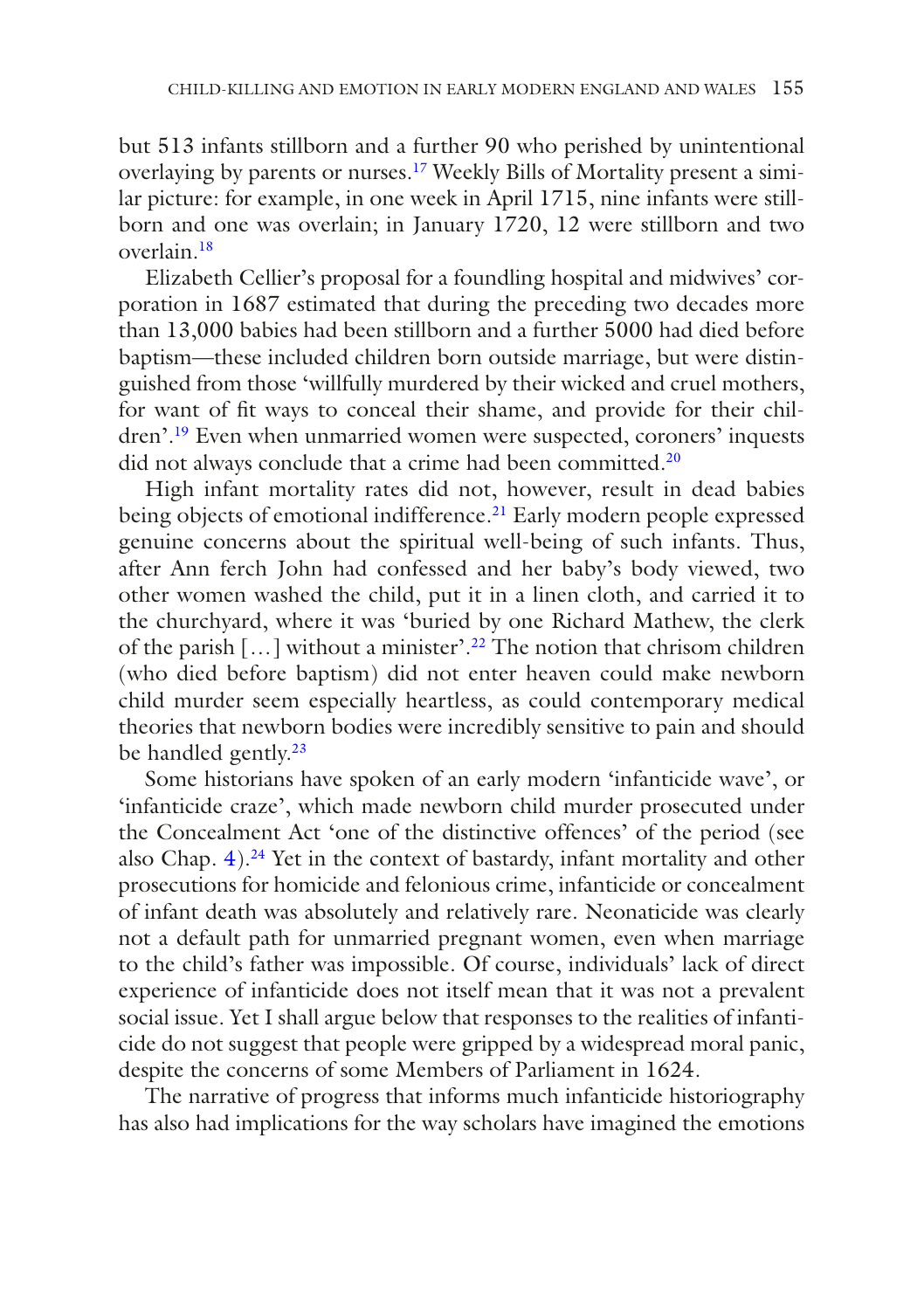of those touched by child-killing. While some continuities and 'remarkable parallels' with the seventeenth century have been noted, similarities tend largely to be identified from the mid-eighteenth century onward. In particular, a high acquittal rate has been attributed to the development of modern sensibilities: new attitudes of pity and compassion towards accused women; reappraisals of medical evidence, and the tightening up of rules of evidence in the courtroom. In this account of change, eighteenthcentury juries' new-found understanding that defendants 'deserved more sympathy than censure' made them less willing to convict. In contrast, it is assumed that seventeenth-century '[s]ociety … assumed that all unmarried pregnant women were lewd and sinful and thus inclined to indulge in the barbaric and unnatural act of baby-slaying', and 'both prosecution and conviction rates were high' as the 1624 statute was 'effective[ly] implement[ed]'[.25](#page-15-0) From such a perspective, the Concealment Act and those who implemented it in the seventeenth century seem draconian, ruthless and cruel.<sup>26</sup> Scholars typically characterise those involved in prosecutions in restricted, dichotomous terms. The editors of a Special Issue dedicated to the history of British infanticide presented only two options: 'Was infanticide [either] regarded with fear and loathing, as we might expect, or was ... [it] accepted as a form of extreme population control?<sup>[27](#page-15-0)</sup> But people's emotional responses to newborn child murder and the concealment of bastard deaths cannot be reduced simply to utter abhorrence or complete acceptance or indifference.

Conceiving attitudes to newborn child murder and its prosecution in terms of a 'harsh' seventeenth and 'lenient' eighteenth century distorts our understanding of the past. Not only, as Mark Jackson observed, were attitudes to women accused of newborn child murder at the end of the eighteenth century 'more heterogeneous, and often more hostile' than the 'humanitarian' narrative of change allows,<sup>28</sup> but we must also reconsider our view of the seventeenth century. The notions that unmarried women concealed their pregnancies due to their modesty and virtue rather than an unnatural cruelty, and that they deserved pity rather than condemnation were not new in 1750 nor even in 1700. These ideas coexisted during the entire period in which the Concealment Act was on the statute books. That is not to say that nothing changed between 1624 and 1803 but rather to suggest that the dichotomous, teleological view of both the infanticidal mother and attitudes to child-killing will not suffice.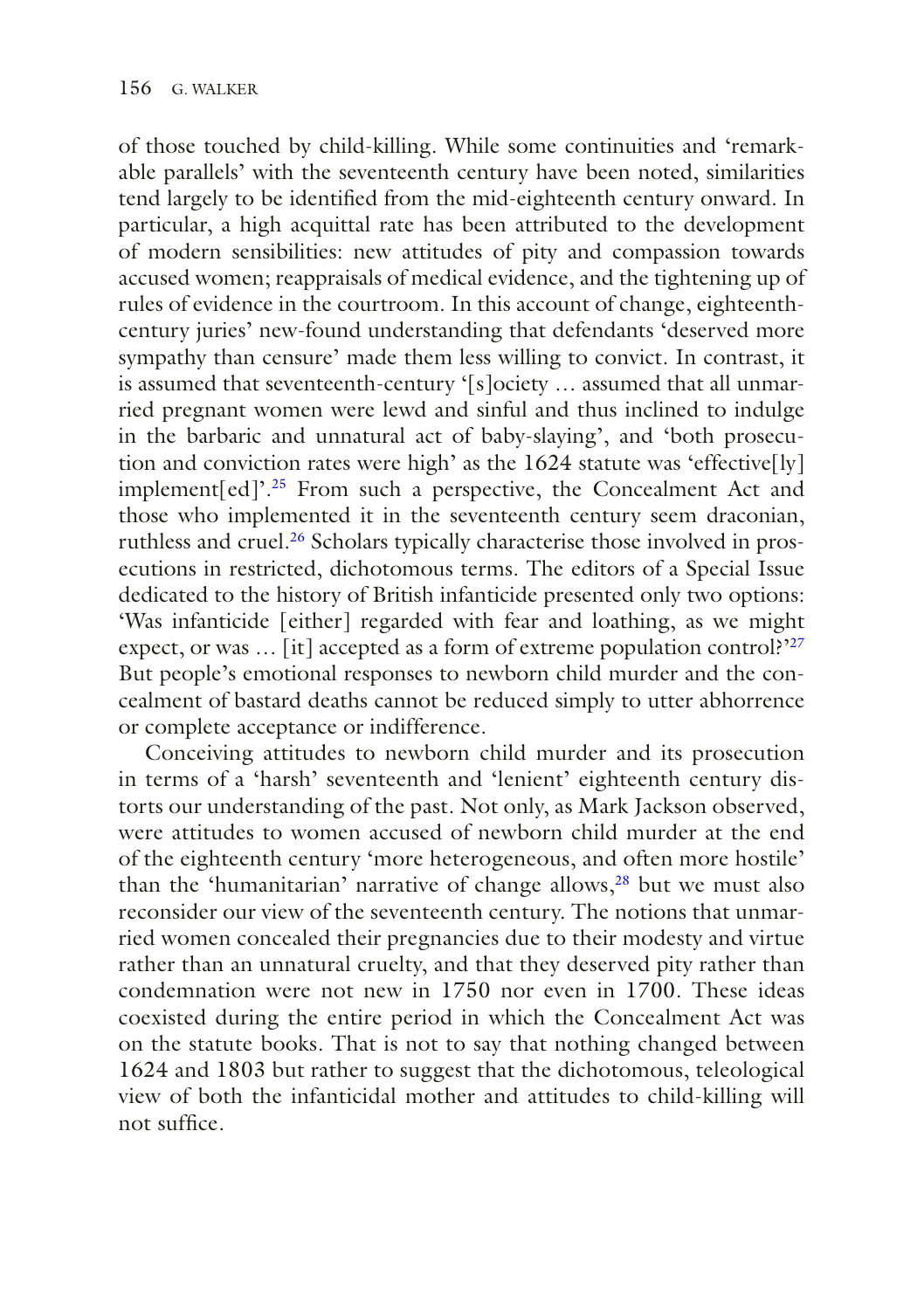#### Condemnation and Compassion

If the killing of innocent babes was genuinely shocking and was associated with unmarried women who concealed pregnancies, we might expect to find it a common topic of discourses that railed against sin and crime. Certainly, preachers such as William Gouge denounced neonaticidal mothers of bastards as 'lewd and unnatural', while the authors of legal tracts identified such women as 'harlots' and 'lewd whores'[.29](#page-15-0) Popular genres of cheap print fleshed out the infanticidal mother's story under sensationalist titles, following the route from routine sinfulness to the murder of an innocent babe, to the providential discovery of the crime, and thence to trial and punishment. Thus, a ballad *No Natural Mother but a Monster* (1634) charted a young woman's journey from disobedience, 'unbridled will' and 'wild' behaviour, via fornication to hidden pregnancy, secret birth, and strangling her 'poor harmless infant quite against nature's law', to discovery and execution. The ballad ends with her lamenting her 'barbarous wickedness that foully did transgress thus against nature' as she waited, penitently, for death. 'Let not', she exhorted listeners, 'the fear of shame so prevail ... as to win you the name of cruel mother', who is 'more cruel' than 'savage creatures' such as snakes and tigers.<sup>[30](#page-15-0)</sup>

The 1624 legislation did not create such rhetoric but was informed by it. Anthony Munday similarly described in 1580 a maidservant who 'had abused her body with unchaste living, and being delivered of a sweet and tender infant, calling all motherly and natural affection from her; buried the same alive'.[31](#page-15-0) One of the two murders tried at the Old Bailey in July 1614, which were the subject of a pamphlet *Deeds against Nature and Monsters by Kinde*, was that by 'a lascivious young damsel', who, so 'that the world might not see the seed of her own shame', took 'the poor tender babe as it were new dropped from [her] womb, and not like a mother, but a monster threw it down into a loathsome privy house, therein to give it an undecent grave'[.32](#page-15-0) Such condemnations and the 1624 Act itself have led some scholars to remark that the early modern 'popular press show[ed] an almost obsessive concern with female violence', and that 'unmarried mothers [were] considered the most prolific killers and certainly the most vilified'.<sup>[33](#page-15-0)</sup>

However, neither popular crime literature nor its terminology was especially associated with women prosecuted for concealment or neonaticide. Indeed, the first murder discussed in *Deeds against Nature* was that of a man who strangled his wife 'to hide his shame and lust'. He too was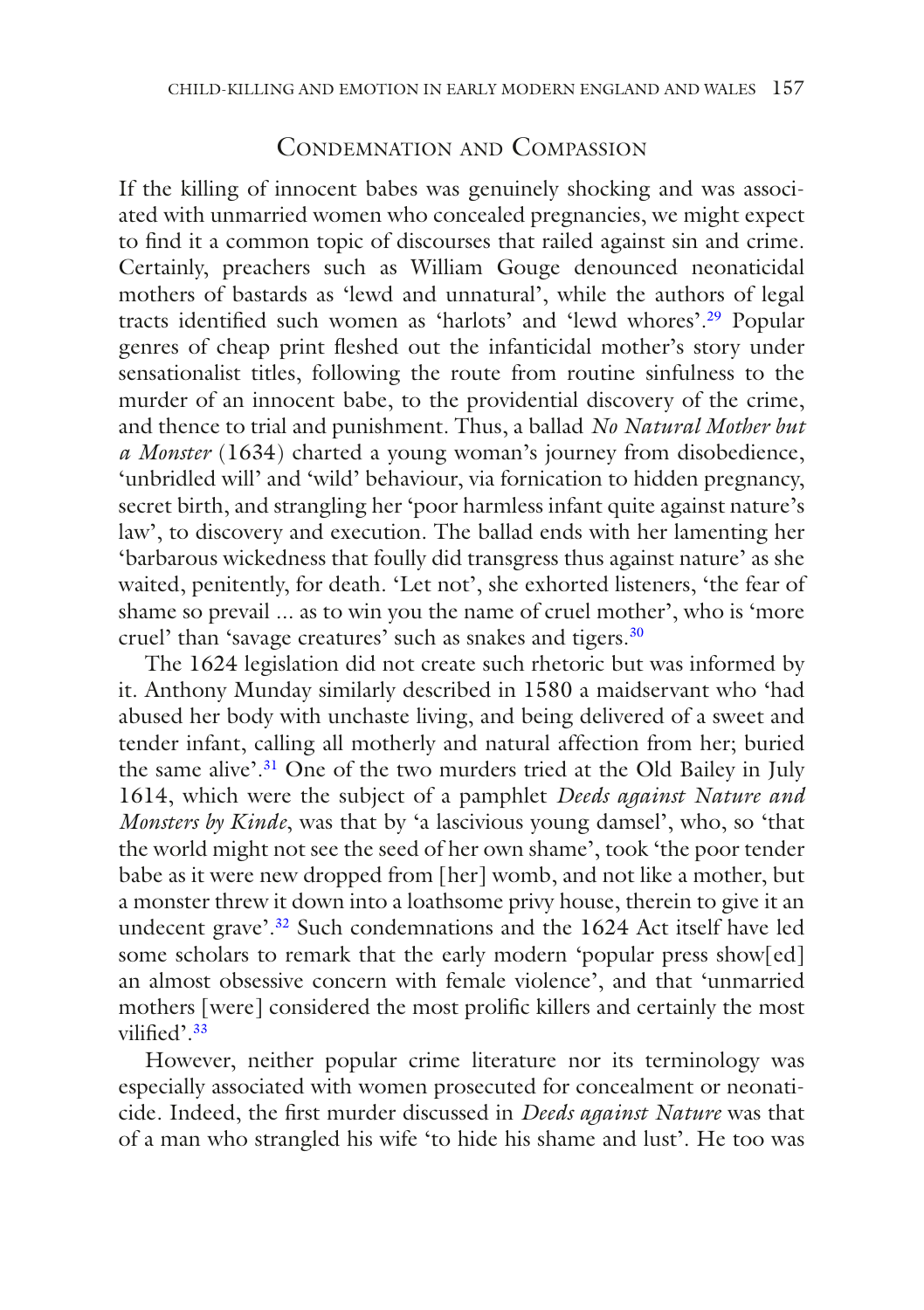'a Monster by kind and the doer of a deed against nature'[.34](#page-15-0) Of numerous crime pamphlets written by prison chaplain, Henry Goodcole, only one concerned women who murdered their own offspring. In *Natures Cruel Step-Dames: or, Matchless Monsters of the Female Sex*, Goodcole was primarily interested in Elizabeth Barnes, a widow who slit her eight-yearold daughter's throat while she was sleeping, having taken the child deep into the woods for a picnic (apple pie, herring pie, raisins, and other fruits, the same delicious 'baits, used by loving parents to quiet and still their children in their unquietness'). Goodcole discussed Barnes' behaviour and its meaning over 16 pages. Anne Willis, who had thrown her newborn bastard into the privy, he dealt with in a single page[.35](#page-15-0)

Unlike other relatively rare violent offences associated with women, such as petty treason and witchcraft, neonaticide was not a prevalent theme in street literature. The explanation is not, as some have suggested, that a high incidence of newborn child murder rendered it too 'mundane' and typical to excite a public used to reading about more sensational killings.<sup>36</sup> For, as we have seen, neonaticide was neither mundane nor typical. Concealment of pregnancy and the deaths of illegitimate newborns were not well suited to the crime narrative genre for other reasons. Notwithstanding the portrayal of infanticidal mothers as lewd, sinful creatures, such women were also culturally the objects of some sympathy.

The most obvious reason for this is ambivalence towards the Concealment Act itself. As I have shown elsewhere, contemporaries distinguished between cases based on positive evidence of murder that met standards of proof in regular homicide law, and those which rested solely upon concealment of death. The Act thus had a low conviction rate and convicted women were far more likely to be reprieved and pardoned than they were for any other category of homicide. Crucially, this was not an eighteenth-century development, but began in the 1620s almost as soon as the statute came into force.<sup>37</sup> After the Old Bailey trial jury found Elizabeth Draper guilty in 1626, for example, efforts to secure her pardon included the coroner, the midwife, the surgeon and the jury foreman all certifying that the coroner's jury 'would not find her guilty at all' despite pressure from the coroner, because 'the evidence touch[ed] merely the concealment of the statute', and 'the midwife swore the child was born dead and the surgeon could not find any wound or bruise'[.38](#page-15-0) In other words, without positive evidence that the infant had been murdered, the jury were reluctant to find Draper guilty even though technically the evidence for concealing the death met the criteria for conviction.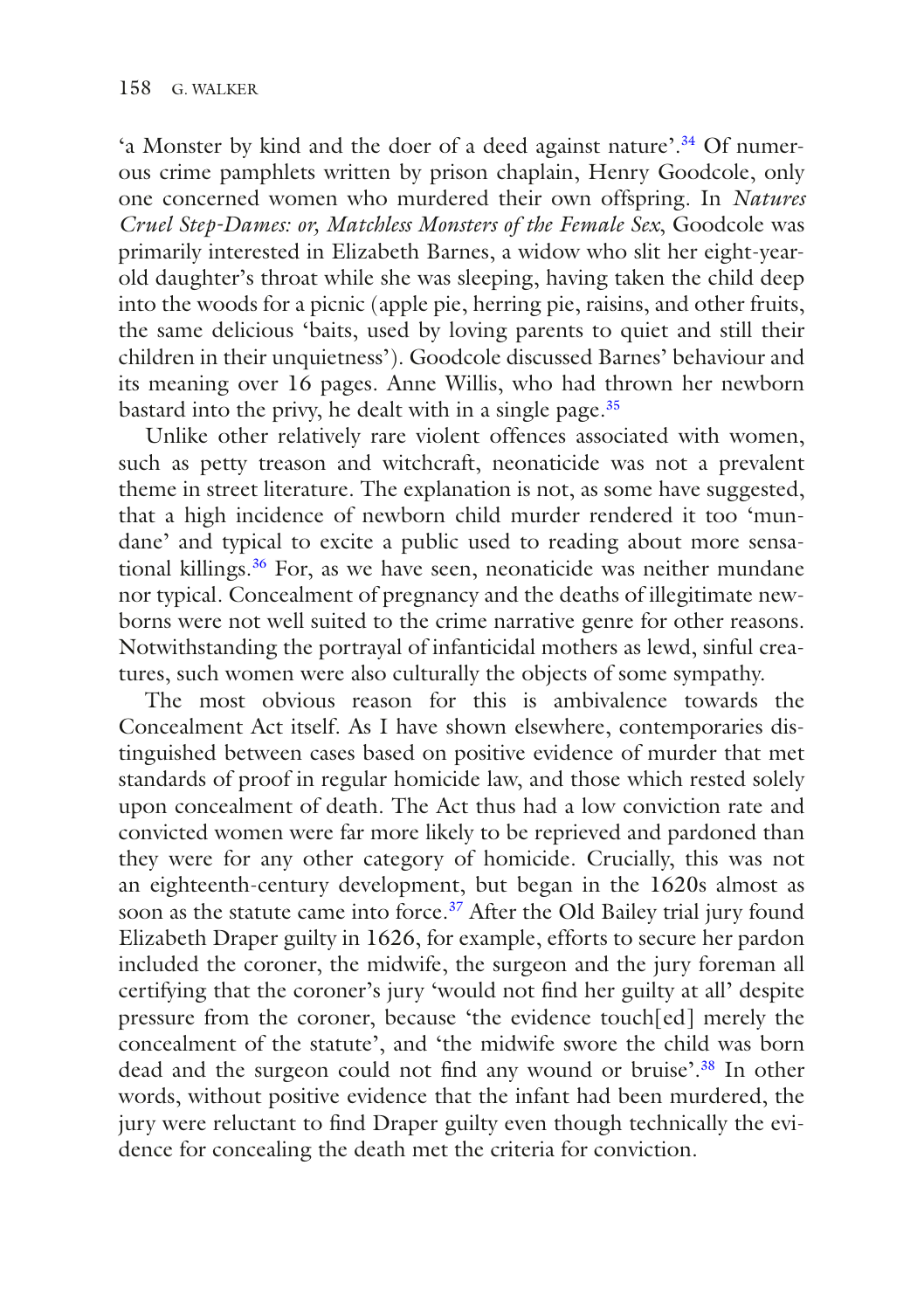Reprieves and pardons were frequently based on same pretext: when evidence pertained to concealment alone and 'not actual nor malicious killings'. $39$  Many such pardons were, significantly, free pardons, not conditional upon transportation or other mitigated punishment. It was as a development of these practical rejections of the strict terms of the Concealment Act from the 1620s onwards that the 'linen defence' emerged, whereby preparations for the infant's arrival such as the provision of clothes and linens became accepted as one of the 'divers circumstances' that 'made it probable that the child was stillborn' and which very often resulted in acquittal regardless of concealment[.40](#page-15-0)

Sympathy for unmarried women prosecuted for neonaticide was connected also to their entire predicament. The conventional script which provokes empathy of modern scholars had a similar effect on many contemporaries. The Old Bailey *Proceedings* described Joan Blackwell as 'an object of Compassion to most People present' at her 1679 trial. The 'poor young Wench', who had been 'betrayed … by a promise of marriage', was thrown out and physically forced into another parish by her landlady while she was actually in labour: 'this poor Creature' gave birth 'in this sad condition in the street, and without any help'. Watchmen found her thus, 'lying as one half dead', and a midwife called to the scene found the child dead but not separated from Joan's body. Joan herself did not claim stillbirth—she said she had heard the baby cry—but insisted she had not killed it. Both the *Proceedings* and the *Ordinary's Account*, in which readers learned of her reprieve, suggested that 'the poor creature … was convicted only upon the severity of the Statute'.[41](#page-15-0) Pity was directed towards women presumed to have killed their babies, not just those whose guilt was doubtful. A trial pamphlet author in 1664 described Mary Smith, who had decapitated her newborn baby, thrown its body out of a ship's porthole and hidden its head in the hold, as a 'bloody mother' yet also lamented that 'never came a more penitent soul within the walls of Newgate, than this poor creature'[.42](#page-15-0) Mr Bay, a parish officer, used the same phrase when he testified against Mary Shrewsbury in 1737, even though by then he was aware that she had hacked at her newborn infant's throat so violently that its head was almost severed from the body and had afterwards sewn its corpse into a cloth. Called to her house after she had confessed, Bay had found 'the poor creature … sitting upright in her bed, with a book in her hand, and the tears ran plentifully down her face'.<sup>[43](#page-15-0)</sup> In the early modern period, the term 'poor creature' was an accepted expression denoting compassion and commiseration.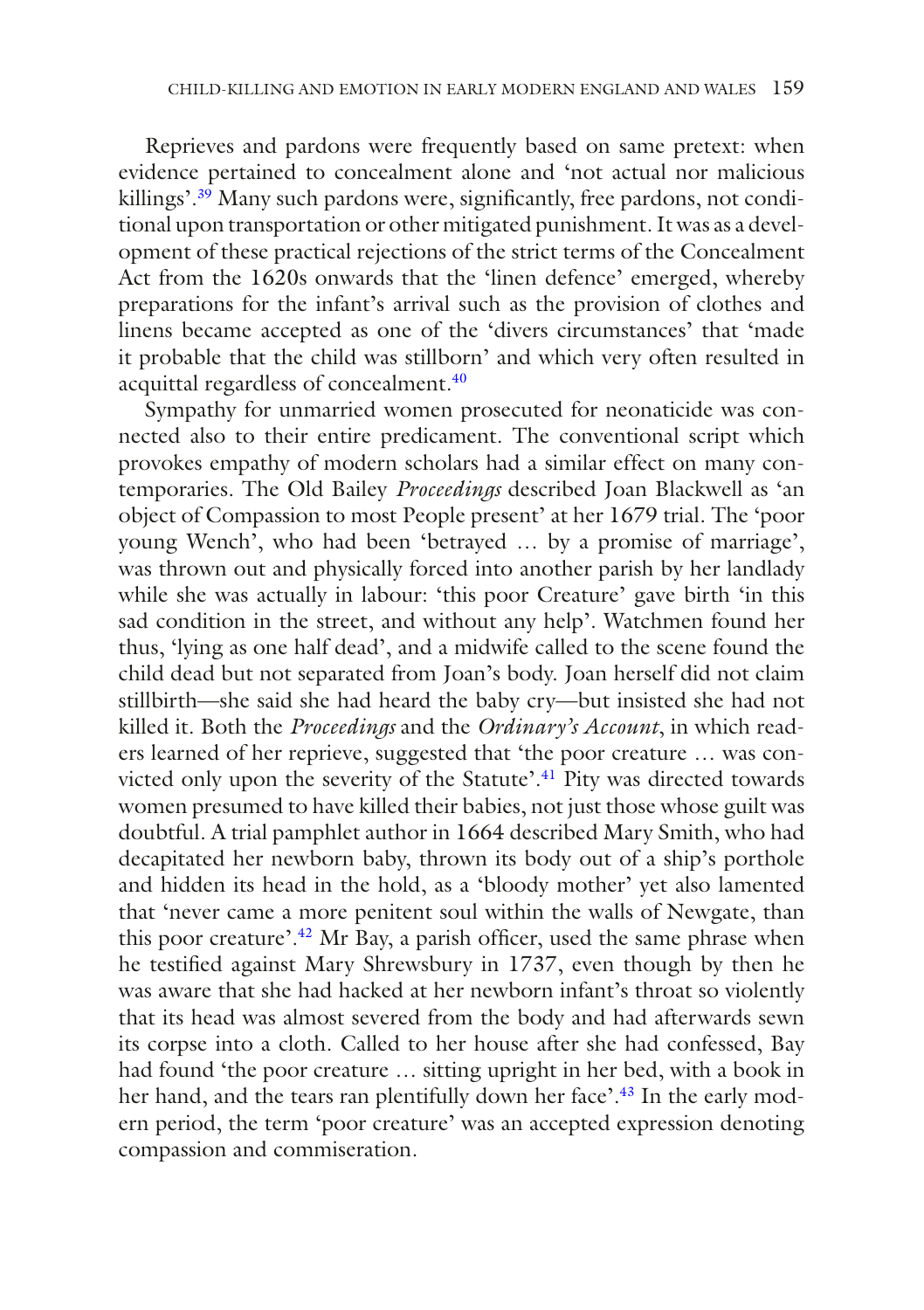Blackwell, Smith, and Shrewsbury's stories indicate another reason for people's ambivalence towards neonaticides: the part played by men who had impregnated them. All three claimed to have been 'betrayed' by men who had promised them marriage but had 'deluded', 'seduced and debauched', and abandoned them instead.<sup>[44](#page-15-0)</sup> Men's responsibility for the plight of women who concealed pregnancies, births and deaths of bastards problematised the attribution of sole culpability to such women.[45](#page-15-0) The terms of the 1624 Act and the nature of secret birth meant that few fathers of victims were prosecuted either as accessories to concealment or as prin-cipals for murder.<sup>[46](#page-15-0)</sup> When they were, they were seldom convicted. Yet acquittals did not automatically connote innocence for contemporaries. At Taunton, in April 1720, for example, newspapers commented on a man who had been acquitted as an accessory to the murder of the bastard child he begot on his maidservant, which child he delivered. His servant was convicted under the Concealment Act (though reprieved). The newspaper declared that acquittal reflected not his innocence but 'the evidence not being sufficient against him' to convict, 'notwithstanding which, it is violently suspected he has been guilty of several of the like Facts'.<sup>47</sup>

Thomas Brewer's pamphlet, *The Bloudy Mother*, dramatised men's duplicity even while condemning Jane Hattersley as a 'most graceless, audacious and impudent beast (too bad to bear the good name of woman)'. Hattersley's lengthy affair with her 'rank and corrupted' master, Adam Adamson, produced several illegitimate pregnancies, which she concealed 'with loose lacing, tucking and other odd tricks'. She murdered the infants; Adamson 'secretly buried [them] in a grave of his own making'. After the murders were exposed, Adamson 'did very cunningly and as closely work on her simplicity' to save his own neck. Adamson persuaded Hattersley to confess that she was solely responsible, telling her that her feigned honesty and penitence would so impress judge and jury that they would almost certainly acquit her, but that if she were convicted, Adamson would easily secure her the King's pardon. Hattersley was thus convicted alone. Even 'in the last minute of her breath', Hattersley did not denounce Adamson, because he had convinced her that changing her story 'should frustrate her pardon'. In 'that fear, and hope of life', with the rope around her neck, 'she gave the hangman six pence to cut her down quickly' so she might only be 'half dead' when 'the pardon would come, and save her in that heavy gasping: but her belief was vain, and her vain hopes were deceived, for as she deserved she there died'. So it was that even a vile, murderous creature was transformed by Brewer into an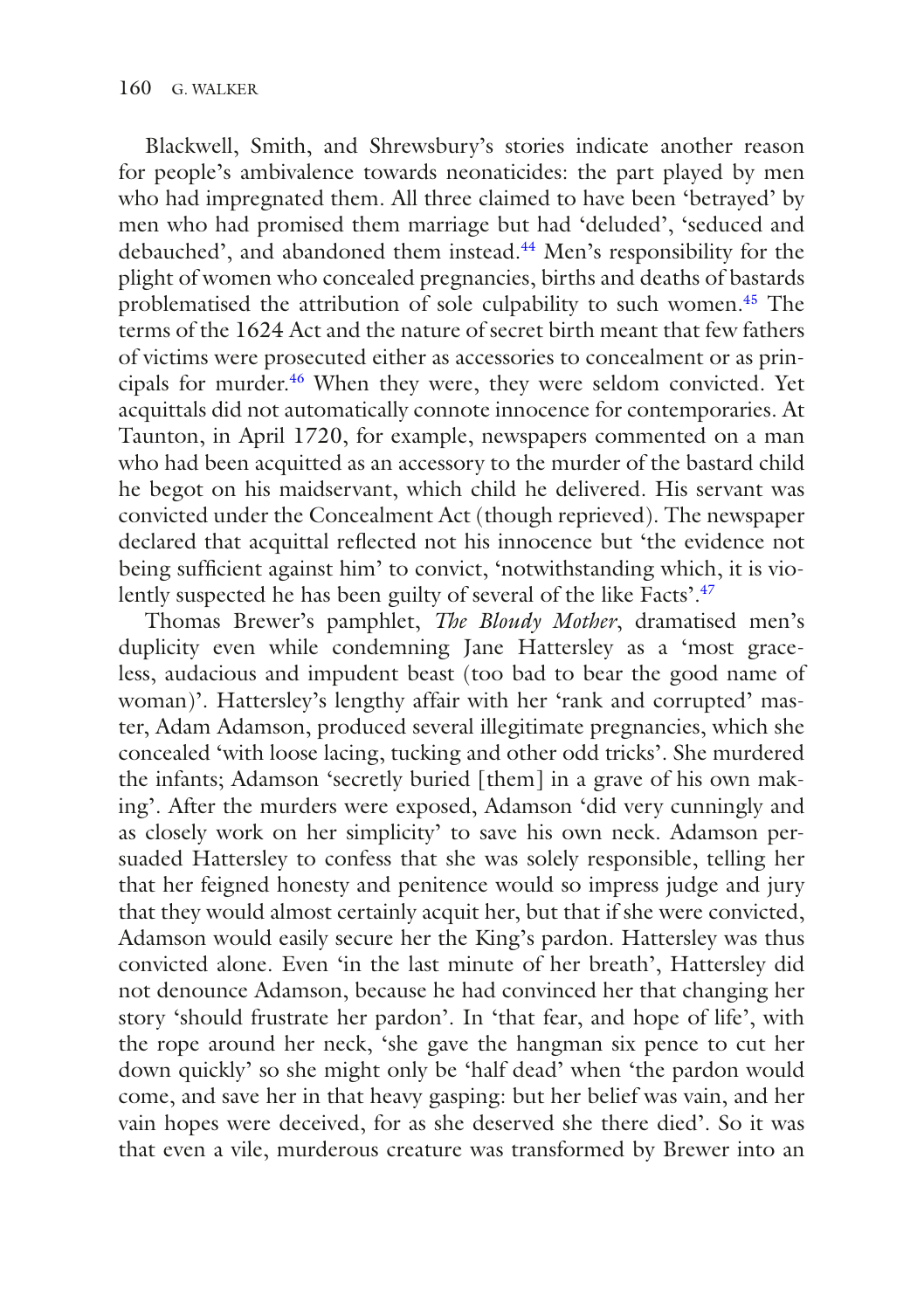object of pity as she waited in vain to be saved by the treacherous man whom she loved. But Brewer's tale did not end there. Adamson got his comeuppance, suffering providentially from a horrid affliction in which worms and lice devoured him alive from the inside out. He died, stinking of carrion, within six months. The message was clear: Adamson came to the end he deserved, just as Hattersley had.<sup>48</sup>

## Discovery and Dismay

Attitudes to neonaticide were informed also by sentiments towards infant victims. Early modern people were used to death, especially deaths of small children, and to the sight of bodies which were prepared for internment at home. However, these routine encounters did not inure them to the discovery of concealed infant death—not only because of the potential sight and smell of crushed, slashed, or rotting corpses but also because of the importance placed on both the preparation of bodies for burial and the location of graves.<sup>49</sup> Unexpectedly finding a newly deceased baby was itself disturbing. When Margery Jenkyn 'out of compassion' attended to a sick neighbour who lived alone in a 'little hovel', she 'put her hands under the [bed]clothes to know if she lay warm and looking into the bed', she saw 'a dead child which did so startle her that she cried out'. An eleven-yearold girl who was present said that Margery had 'beat her breast' as well as crying out when she saw the dead child.<sup>50</sup>

Elsewhere, maidservant Jane Lloyd 'came running downstairs in great terror and fear clapping her hands together saying "Oh Aunt! Aunt! … yonder woman's child is dead!"'.<sup>51</sup> Such a shock was exacerbated by one's unpreparedness to find a child there at all, perhaps, but some circumstances made discovery particularly dreadful. Two women and some children, spying Gwen Griffith oddly scraping and treading down the earth on a mountainside, 'digged up that place with a piece of stick' and 'found a little blood with a leg and a foot of a dead child'. This so 'frightened' them, that 'they threw down the earth again and got two stones and laid [them] on it for fear of any dogs or other things to dig it up'. They then 'went their ways and told everybody' that they had found a dead child.<sup>[52](#page-15-0)</sup>

The jolt of discovery was felt even when people knew what they were looking for. The women who found Jane Williams's baby's corpse precisely where she directed them were 'so terrified and surprised' that they 'did not touch the child at that time' and left it where it was.<sup>[53](#page-15-0)</sup> The 'surprise' was that of the early modern sense of being emotionally overcome.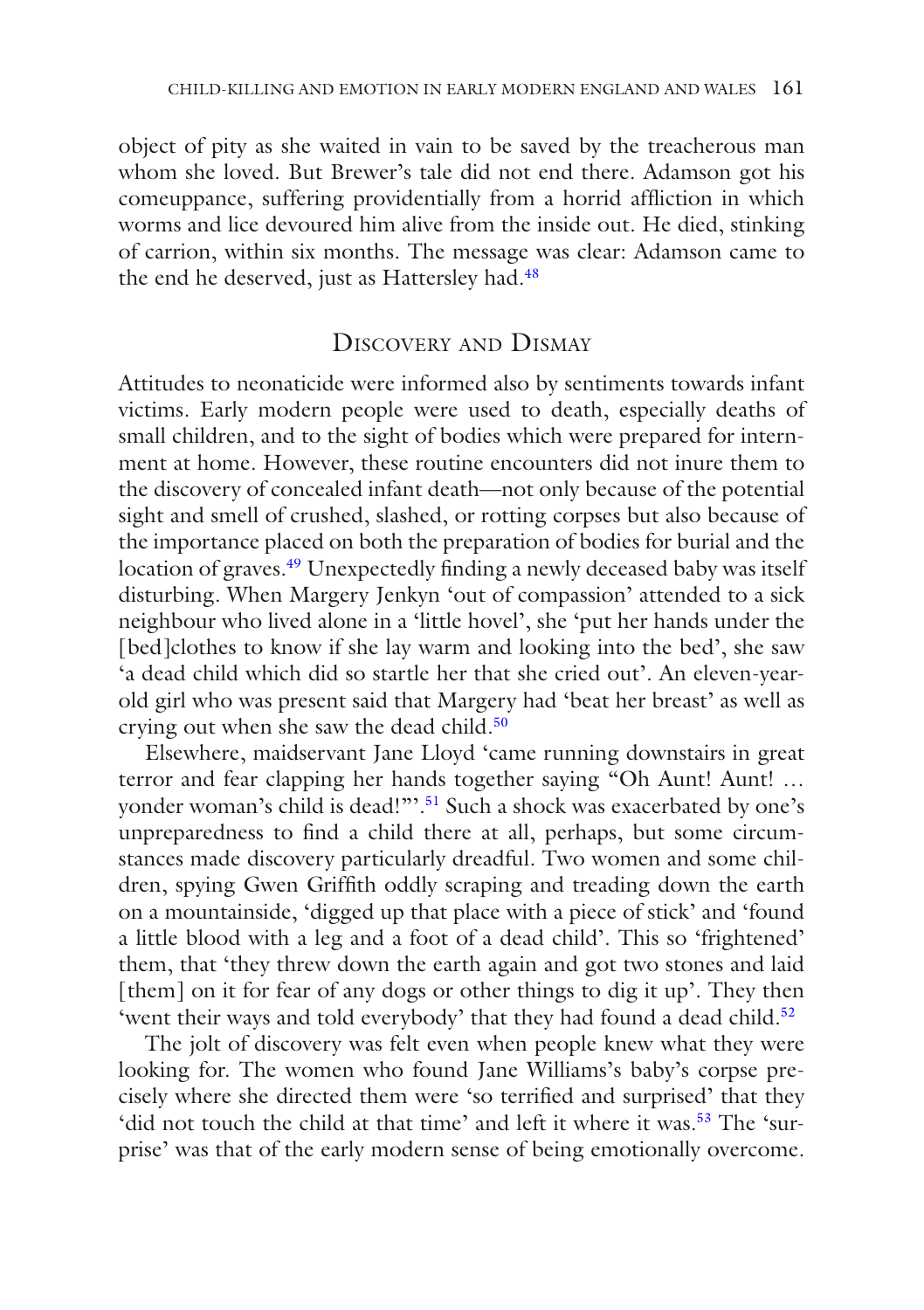Others took up infant corpses immediately they discovered them: Mary Walter, seeing a little dog biting and fondling 'some prey', upon closer inspection discovered a dead child whose leg had been devoured by the dog and was so mutilated that it was impossible to determine the baby's sex. She took the child straight to the nearest house, 'called for the family to see it and asked the meaning of it', after which they returned the corpse to the place she had found it and sent for the magistrate and constable.<sup>[54](#page-15-0)</sup>

While people were willing to extend the benefit of doubt to suspects whose babies exhibited no signs of violence having been inflicted, they were affected by apparent evidence to the contrary. In 1670, every one of the female witnesses described minutely the condition of a dead baby discovered within a few hours of its birth: 'the child's mouth [was] open and some part of its tongue out of its mouth', with 'some three stripes or strikes on its throat being also blackish, *the like sign she had never seen on any child*' before. The discoloration—the baby was 'black and blue', 'blackish about the throat and brownish also'—distinguished this death from a natural one, for the 'child was *warm*', which suggested these marks were impressed upon it while it was still alive, with 'its mouth open' as if it were gasping for air or reaching for the breast.<sup>[55](#page-15-0)</sup> In 1673, Thomas Davies discovered a newborn's corpse in a flax loft, which 'had been there so long till it stunk'. He brought another manservant to look upon it, who asked him what they should do, to which Thomas replied, 'We will not discover [tell] anyone [f]or the curse of anybody shall not fall upon us'. Yet when a few days later he saw the girl suspected to be its mother 'merry and laughing', he told her: 'You need not be so merry for I have seen the dead child', to which 'she did not answer anything'.[56](#page-15-0) People could have strong reactions to the corpses of newborns. But those responses, even when they led to prosecution, are not best understood simply as part of 'a shaming process intended to discipline the sexually illicit woman and expose her sin'[.57](#page-15-0)

### SUSPECTS' SUBJECTIVITIES

Analyses of infanticide tend to situate the women concerned in a fixed and limited emotional landscape: as desperate victims of a patriarchal society in which the shame of bearing an illegitimate child compelled them to become, as Lawrence Stone put it, 'the deliberate butcher of her own bowels'[.58](#page-15-0) Sometimes they are presented as protofeminists. Marilyn Francus imagined only two subject positions: they were either 'submissive' women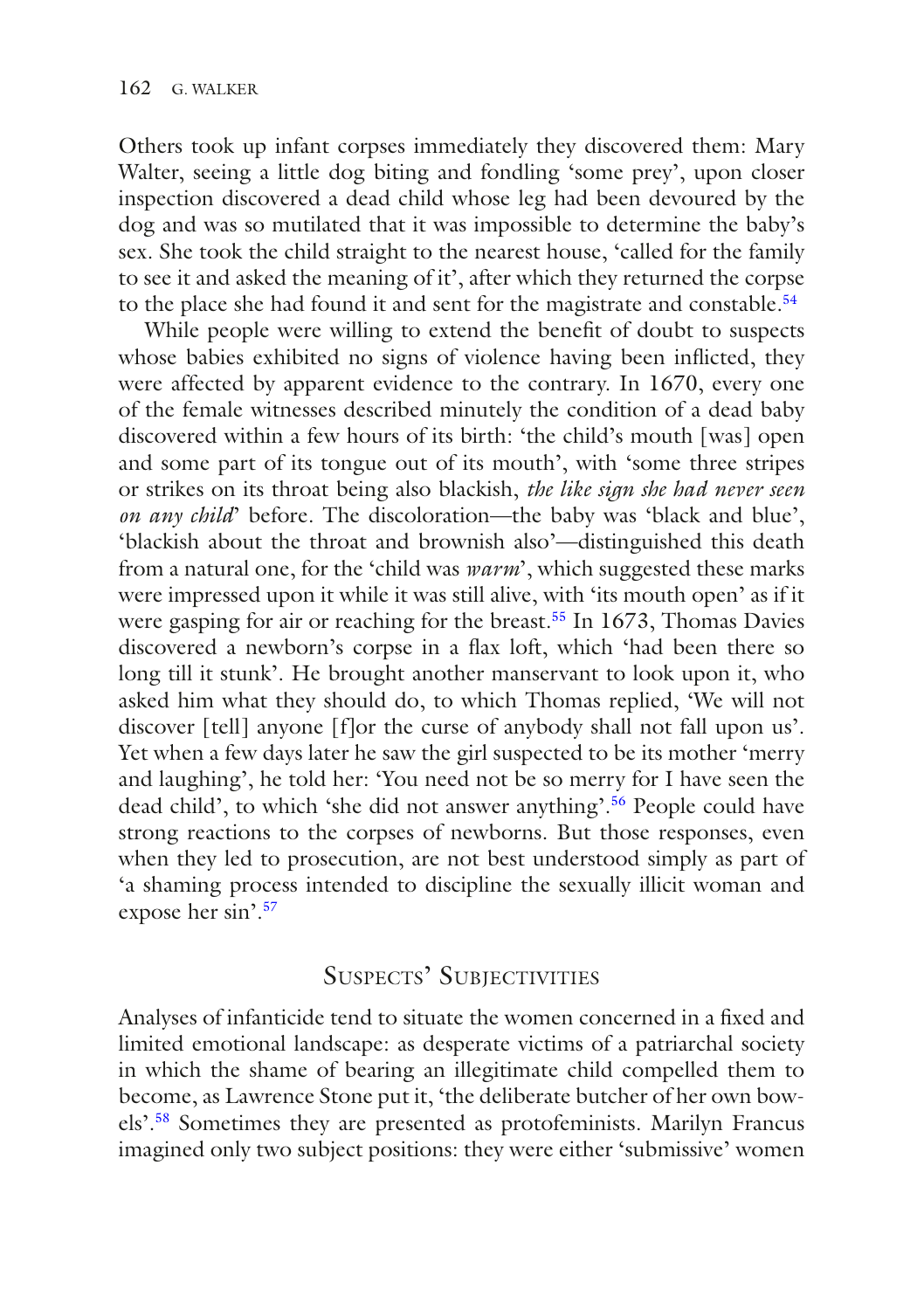who internalised the dominant gender ideology and killed their newborns to sustain their place within it, or 'rebellious' non-maternal ones who vio-lently dispatched their infants as a rejection of gender norms.<sup>[59](#page-15-0)</sup> Either way, suspected women seem to be purposeful, goal-oriented agents (and guilty of the offence). Yet as Laura Gowing argued, neither concealment of pregnancy nor child-killing were necessarily calculated or even fully conscious acts[.60](#page-15-0) In 1713, for instance, Mary Ellis, who gave birth on a mountainside on the way to her mother's house, described being 'in such agony and in a sound [faint] at her delivery, she did not know well whether the child was dead or alive'. After 'she had come to herself', she continued on, but realising that the child was dead, she being 'light headed or insensible' due to 'the great agony which she had at her delivery […,] having found a little river she laid it there, she knowing not what she did'.<sup>[61](#page-15-0)</sup>

Much work on early modern child-killing seems to belie 'the deep, complex and varied individual emotional experiences' of suspected women and girls, just as it has tended to flatten or polarise the responses of their contemporaries[.62](#page-15-0) Scholars often posit a 'single, isolated subjecthood' or singular 'subject position' for suspects, the sort of 'self' that oral historians have long rejected[.63](#page-15-0) I suggest that we seek in these sources not '*the* real historical subject', but rather be sensitive to the multiple subject positions that could be assumed by one individual.<sup>[64](#page-15-0)</sup>

For example, in witness testimony and her own examination in 1716, one may perceive at least three subjectivities of Gwen Foulk. The first is communicated by a neighbour, Dorothy Williams, who deposed that she encountered Gwen 'uneasy and groaning' a few yards from a stile on a common footpath leading to the highway and asked what ailed her. Gwen replied that 'she had a gnawing about the stomach and heart' and, then lay down unable to go further, asking Dorothy to fetch her sister, who lived across the field. The sister being absent, Dorothy returned with Elizabeth Salesbury to find Gwen 'crawling upon her knees and face in an uneasy posture upon the grass'. Elizabeth gave Gwen ginger to bite (a remedy for stomach ailments). But when Gwen handed it back, the women saw that her hand and the grass beneath her were bloody. Suspecting her condition, they urged her to accompany them 'to some house and offer[ed] their assistance to support her (because she complained she was not able to stand)'. Gwen 'obstinately refuse[d]'. They departed but, lingering down the road, observed Gwen 'throw something from her' and leave. Returning 'to see what was left there', they 'found a child (as they took it) covered with the attendants of nature lying in the ditch'. In these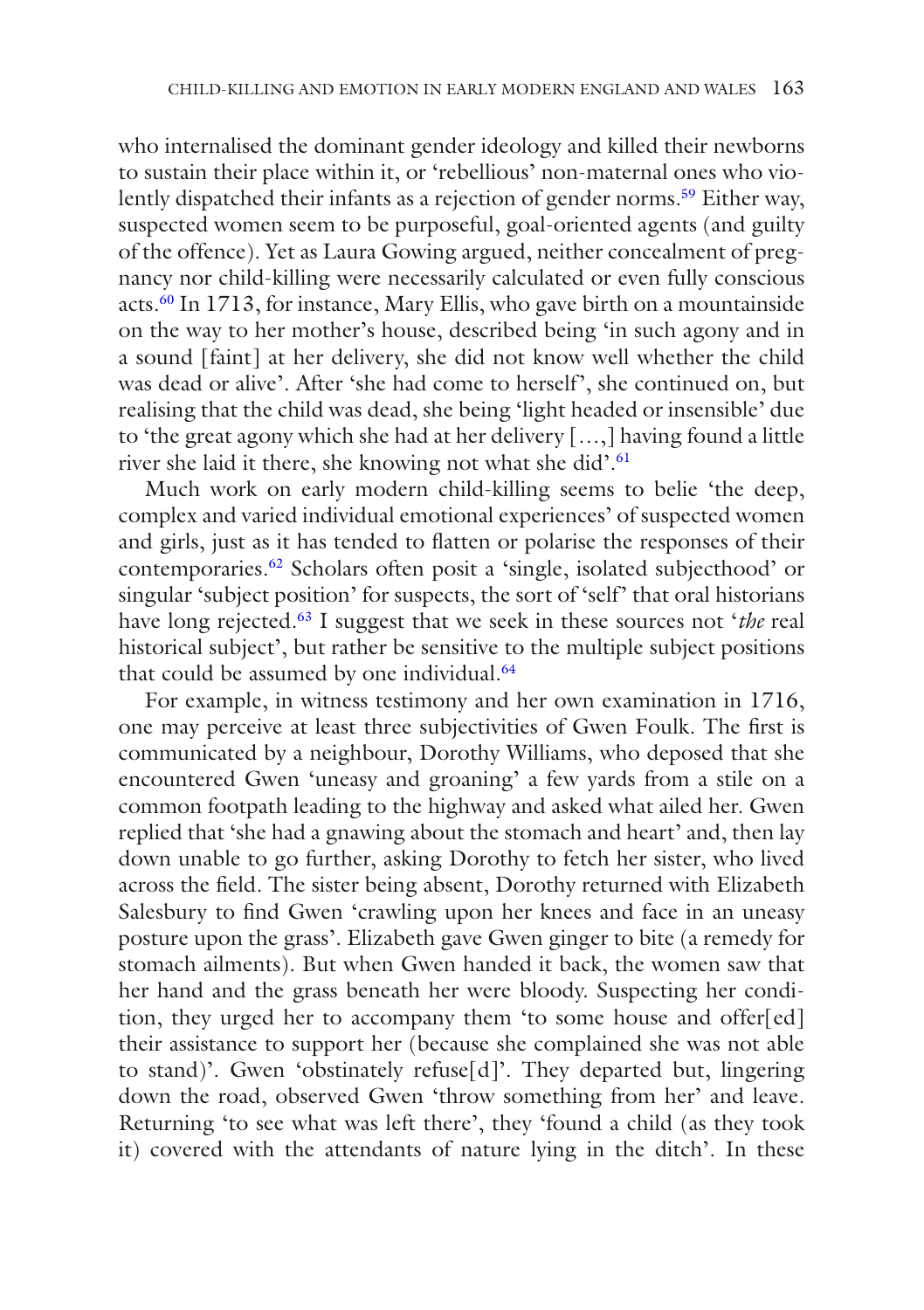depositions, Gwen is presented from Dorothy's perspective as an obstinate denier of pregnancy and a concealer of childbirth and we may imagine how desperate she might have felt in such a predicament. Here, the 'typical' infanticidal mother of the historiography may be seen. The account given by Mary Jones, Gwen's mistress, was somewhat different. Arriving home that evening, she found Gwen sitting alone in the dark next to the fire. Gwen spoke in such 'a feeble distressed voice' that Mary did not at first recognise her. Being asked what was wrong, Gwen 'answered nothing but cried'. Dorothy later acquainted Mary with 'the whole history' and showed her the bloody field and dead child. When Mary asked Gwen why she had left the child there, Gwen claimed simply that she had not known what it was. This Gwen is abject, isolated, distressed.

A third subject position emerges in Gwen's own examination: now we see a feisty, intelligent girl who is able to deflect the accusations against her: she was 'unprovided with clothes and other necessaries' for the baby because 'it was but lately that she suspected herself to be with child'; she would not have concealed her condition from Dorothy 'but that the manservant was present […] and Elizabeth Salusbury was a person whom her master and mistress had no good opinion of'; if Dorothy had been alone, she would have told her. She 'positively denie[d] the child to have had any life in him',

and as circumstances to clear her from having hatched any ill designs, she says none of the family was at home, [so] that the mansion house or outhouses and other fields or by places might have sheltered her better than a common public field that had so many footpaths in it and surrounded by several highways especially in that part of it which was directly on the path near the style and highway, and that she first complained of ailings to […] Dorothy before she was asked any questions and laid herself down in her presence which she would not have done had she designed to conceal her condition<sup>65</sup>

What are the implications of discerning Gwen's multiple selves? We must acknowledge that these are not coherent narratives from which we can reconstruct fixed, authentic subjectivities. These sources suggest *something* of subjectivity in very particular contexts. Of these three 'Gwens', only one is conveyed through words allegedly spoken by her, and those words were, of course, actually those of a clerk who was not required to produce a verbatim transcript but to record only as much as was legally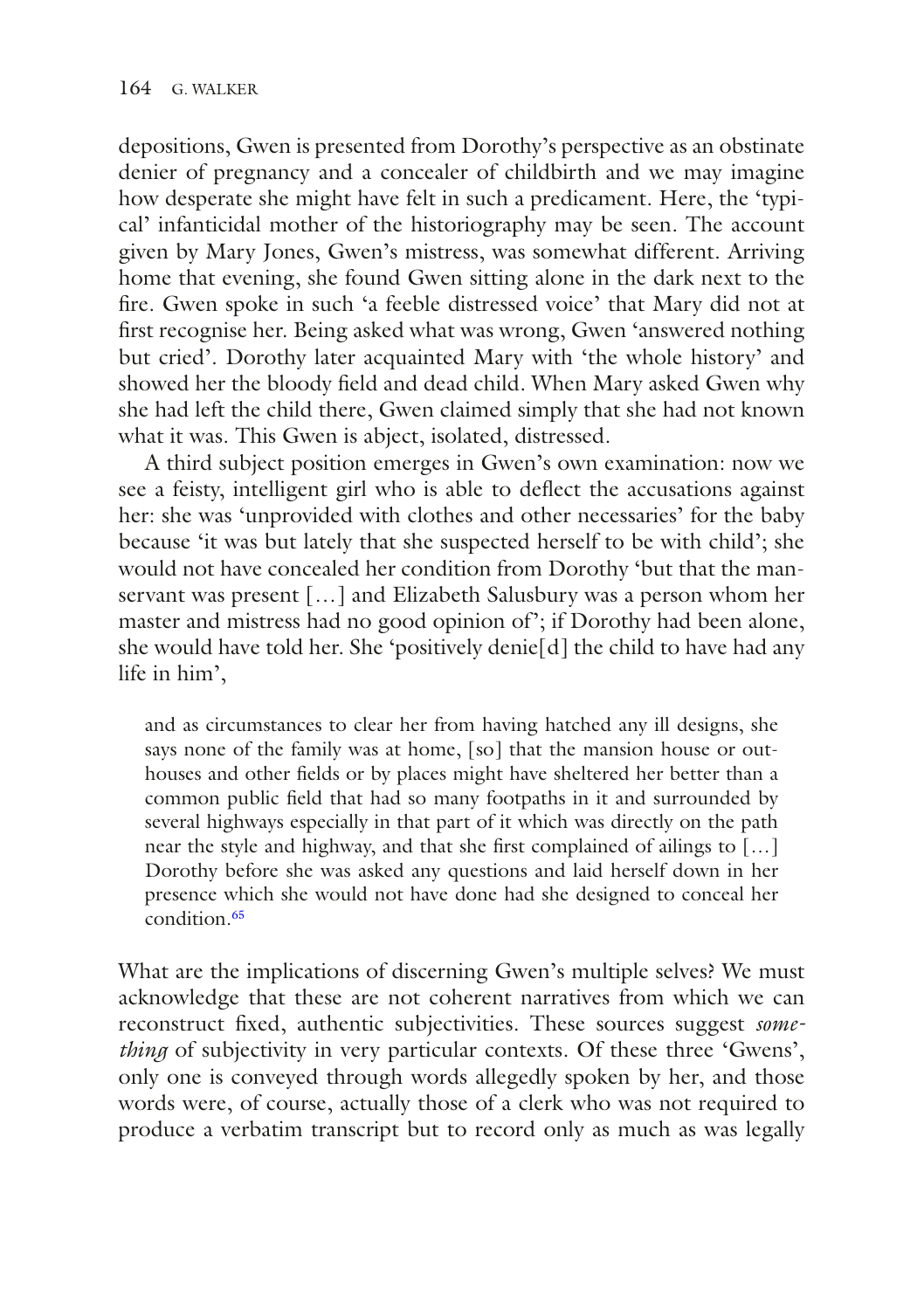relevant.<sup>66</sup> However, the subjectivity we meet in Dorothy and Mary's accounts is no more or less 'authentic' if we reject a notion of the 'self' as a pre-existing entity to be uncovered by brilliant analysis (historical or otherwise). Gwen's experience of giving birth in the field was affected by Dorothy, the manservant, and Elizabeth's presence there; if they had been absent, her experience would have been different. Thus, the 'self' we may discern in these sources was coproduced in the moment where the parties met with all the contextual weight that implies.<sup>67</sup>

Nor can we position Dorothy and Mary as, respectively, simply condemnatory and sympathetic. Dorothy, for all her interfering, testified that 'she thought that [the child] had not been alive, for it was so very little and unlike children of full age'. Mary, for all her concern, came straight from the field where she viewed the infant's body to the house into Gwen's bed-chamber and confronted her, asking 'what frolics she played in their absence that evening'; yet she too swore she believed the child had been stillborn 'for it had not the full share of flesh as such [newborns] used to have but seemed wasted'. How people feel, what they think, how they are affected, may change from moment to moment, and we are fortunate to have sources that allow us to discern how complicated child death was for early modern people, as it is for us.

#### **CONCLUSION**

Let us end where we began, with Jane Williams in 1734. Here, too, we can perhaps see that a mere fragment might provide us with some sense of emotion that does not rely on our discovering a conscious, fixed subject. Alternative subject positions might be simultaneously occupied. Jane's conviction rested primarily on 'observed marks of violence' on the baby's throat and neck, 'the skin being chaffed off as it had been with a hand in two several places'. Any violence Jane inflicted, however, sits in tension with one way of understanding how she dealt with its body, which speaks not just of the extraordinary but also the everyday, not only of violence but also possibly of nurturing, not just of death but also, in a way, of life. Jane laid her dead baby 'under a stone under the hen's nest in a [passage-way] in her dwelling house'.<sup>[68](#page-15-0)</sup> We cannot know whether this was a temporary hiding place or a permanent grave, whether Jane had spent several days determining the best place to bury the infant, or whether she laid it there in a moment of panic. After all, in February, when the hens were not laying, it might seem an attractive location unlikely to be disturbed. Yet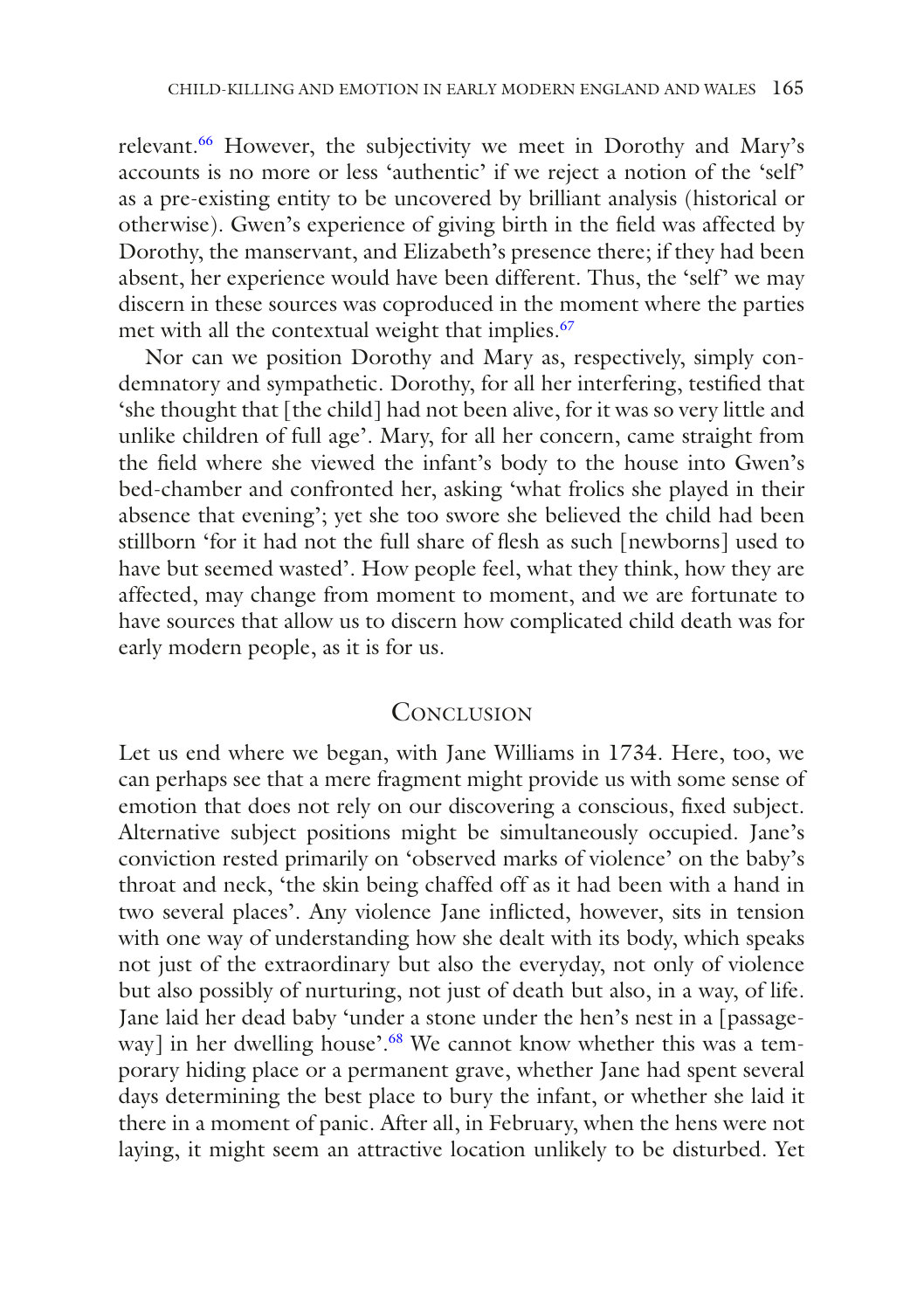whether it was a pragmatic, calculated, panicky or unthinking act, placing the body there in that specific spot may nonetheless have some emotional meaning.

As Jane went back and forth each day, she would pass her baby, perhaps many times. Her baby was not left to the cold under a rock on an isolated hillside or thrown in a dung-hill to be unearthed by dogs or swine. Rather she placed it carefully under a different stone, which was under a nest, which was under an egg, which was under a hen. This baby, whom Jane had secretly carried in her womb, but whose birth, whose death, she had not acknowledged to a soul, was now perpetually like an egg, kept safe and warm by a surrogate mother, and when an egg was taken from the nest, very possibly collected by Jane herself, the hen would lay another egg, and then another, and so on and on. Thus, in a way, it was as if the baby had never been and never would be born, but would always be in a state of becoming. Conscious, unconscious or semi-conscious, coldly calculated or barely recognised? We cannot know. Jane herself might not have been able to tell us. These subject positions are partial, fragmented, and cannot be pinned down. But given that we are talking about speech recorded in legal contexts, in response to very specific questions, about events that took place three hundred or so years ago, then that is surely enough of a gain.

## <span id="page-15-0"></span>**NOTES**

- 1. Research for and writing of this chapter was made possible by a Leverhulme Trust Major Research Fellowship.
- 2. An Act to Prevent the Destroying and Murdering of Bastard Children, 21 James I, c. 27 (1624).
- 3. Similar legislation was passed in the Holy Roman Empire (1532) and was reinforced in individual territories by numerous statutes in the following two centuries, and in France (1556), Scotland (1690) and Ireland (1707). See also Chap. [4](http://dx.doi.org/10.1057/978-1-137-57199-1_4).
- 4. National Library of Wales [hereafter NLW], Great Sessions of Wales: Gaol Files [hereafter GS] 4/178/2/22 (1734).
- 5. For example, Peter Charles Hoffer and N.E.H. Hull, *Murdering Mothers: Infanticide in England and New England, 1558–1803* (New York: New York University Press, 1981); Mark Jackson, *New-Born Child Murder: Women, Illegitimacy and the Courts in Eighteenth-Century England* (Manchester: Manchester University Press, 1996); Laura Gowing, 'Secret Births and Infanticide in Seventeenth-Century England', *Past & Present* 156 (1997), 87–115; Garthine Walker, 'Just Stories: Telling Tales of Infant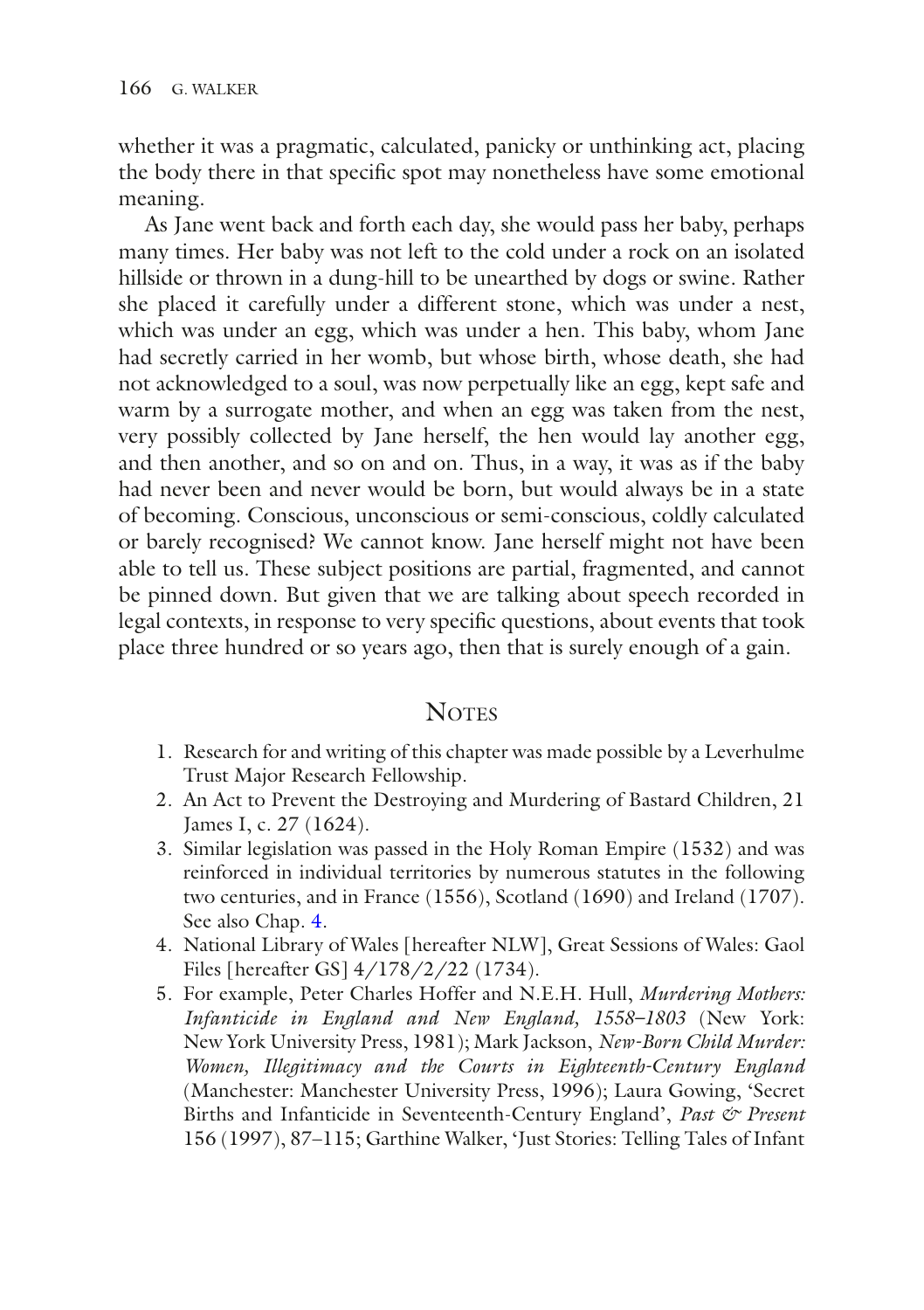Death in Early Modern England', in *Culture and Change: Attending to Early Modern Women*, ed. Margaret Mikesell and Adele Seeff (Newark and London: University of Delaware Press and Associated University Presses, 2003), 98–115.

- 6. Marilyn Francus, *Monstrous Motherhood: Eighteenth-Century Culture and the Ideology of Domesticity* (Baltimore: Johns Hopkins University Press, 2012), 21; Randall Martin, 'English Child-Murder News and the Culture of Equity', in *Masculinities, Childhood, Violence: Attending to Early Modern Women – and Men*, ed. Amy E. Leonard and Karen L. Nelson (Newark: University of Delaware Press, 2011), 272; Susan Dwyer Amussen, *An Ordered Society: Gender and Class in Early Modern England* (New York: Basil Blackwell, 1988), 132.
- 7. Examination of Mary Gash, Southampton, 1649: *The Book of Examinations and Depositions before the Mayor and Justices of Southampton, 1648–1663*, ed. Sheila D. Thompson (Southampton: Southampton Record Society, 1994), 37: 27–9.
- 8. Keith Wrightson, *Earthly Necessities: Economic Lives in Early Modern Britain* (New Haven: Yale University Press, 2000), 223.
- 9. Peter Laslett, 'Introduction', in *Bastardy and its Comparative History: Studies in the History of Illegitimacy and Marital Nonconformism in Britain, France, Germany, Sweden, North America, Jamaica, and Japan*, ed. Peter Laslett, Karla Oosterveen and Richard Smith (London: Edward Arnold, 1980), 1–65; Keith Wrightson, 'The Nadir of English Illegitimacy in the Seventeenth Century', in *Bastardy and its Comparative History*, ed. Laslett, Oosterveen and Smith, 176–91; Richard Adair, *Courtship, Illegitimacy, and Marriage in Early Modern England* (Manchester: Manchester University Press, 1996), 25–7, 63, Table 2.8.
- 10. Richard Gough, *The Antiquities and Memoirs of the Parish of Myddle* (Shrewsbury: Adnit and Naughton, 1875), 39, 45–6, 57, 72–3, 90, 110, 130, 132–3, 142, 146, 148, 152, 161; one older boy was murdered by a male relative, 72.
- 11. The National Archives [hereafter TNA], Secretaries of State: State Papers: Entry Books, SP 44/87, f.180, Earl of Halifax to Lord Mansfield, 13 April 1763; Daines Barrington and James Hayes to Lord Halifax, 7 April 1763. GS 4/274/2/23, indictment of Margaret Evans (Caernarfonshire, 1762).
- 12. GS 4/272/1, indictment of Ellin Morris (Caernarfonshire, 1745).
- 13. Sharon Howard, *Law and Disorder in Early Modern Wales: Crime and Authority in the Denbighshire Courts, c. 1660–1730*, Chapter 3; figures from 1730 calculated from NLW, Crime and Punishment Database, https://www.llgc.org.uk/sesiwn\_fawr/index\_s.htm, accessed 24 August 2015.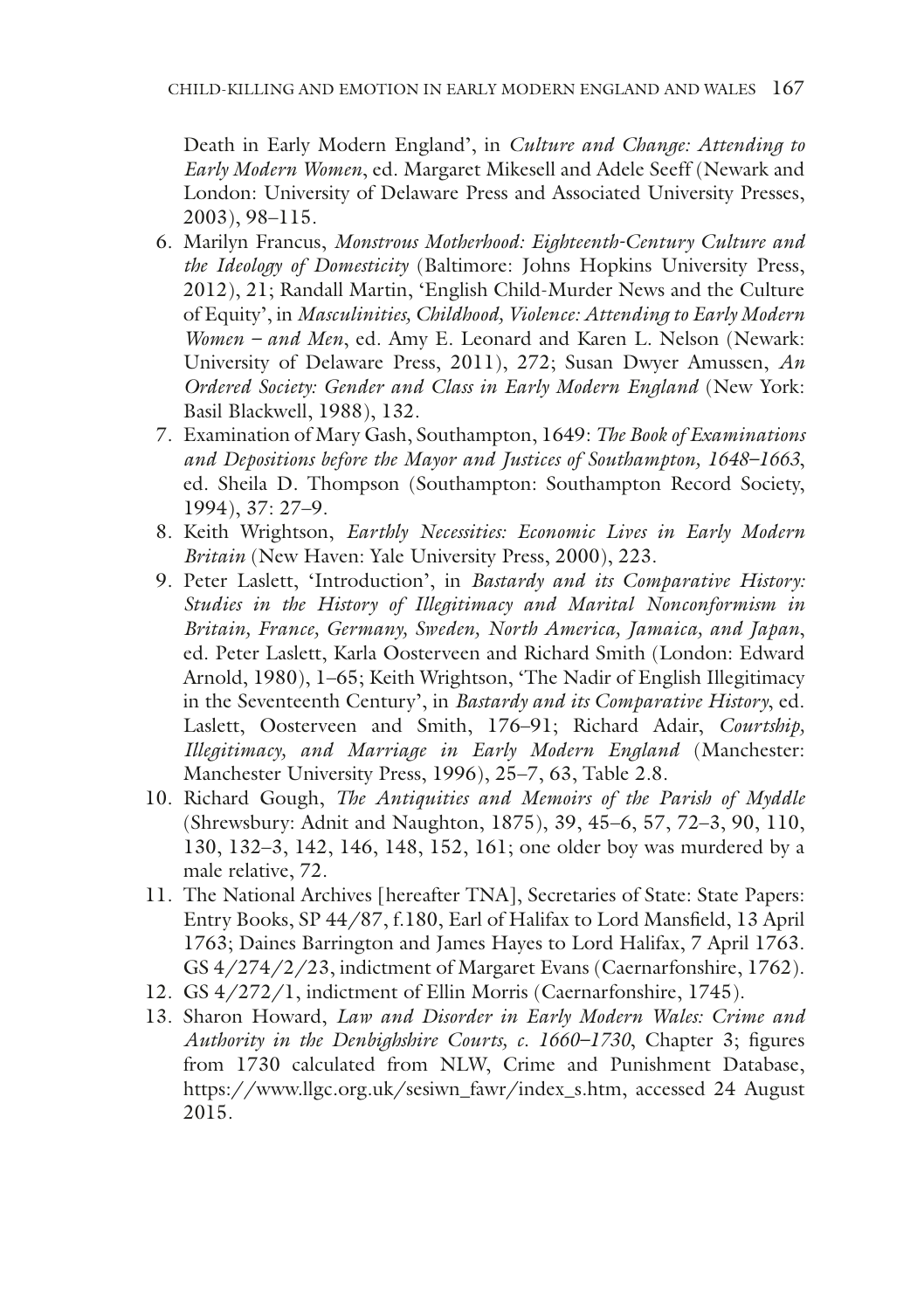- 14. Gowing, 'Secret Births', 89; Garthine Walker, *Crime, Gender and Social Order in Early Modern England* (Cambridge: Cambridge University Press, 2003), 150; J.R. Dickinson and J.A. Sharpe, 'Infanticide in Early Modern England: The Court of Great Sessions at Chester, 1650–1800', in *Infanticide: Historical Perspectives on Child Murder and Concealment, 1550–2000*, ed. Mark Jackson (Aldershot: Ashgate, 2002), 38; J.A. Sharpe, *Crime in Seventeenth-Century England: A County Study* (Cambridge: Cambridge University Press, 1983), 135; Keith Wrightson, 'Infanticide in Earlier Seventeenth-Century England', *Local Population Studies* 15 (1975), 11–12, 14, 18–19.
- 15. Figures calculated from Old Bailey Proceedings Online (www.oldbaileyonline.org, version 7.2), accessed 24 August 2015.
- 16. Richard Smith and Jim Oeppen, 'Place and Status as Determinants of Infant Mortality in England, c.1550–1837', in *Infant Mortality: A Continuing Social Problem*, ed. Eilidh Garrett *et al*. (Aldershot: Ashgate, 2006), 53–78; Jeremy Boulton, *Neighbourhood and Society: A London Suburb in the Seventeenth Century* (Cambridge: Cambridge University Press, 1987), 125; R.S. Schofield and E.A. Wrigley, *The Population History of England, 1541–1871* (Cambridge: Cambridge University Press, 1981), 249; Ralph Houlbrouke, *Death, Religion and the Family in England, 1480–1750* (Oxford: Oxford University Press, 1998), 7–9.
- 17. *Flying Post or the Post Master*, 24–26 December 1702.
- 18. *Weekly Journal with Fresh Advices Foreign and Domestick*, 30 April 1715; *Weekly Journal or British Gazetteer*, 9 January 1720.
- 19. Elizabeth Cellier, 'A Scheme for the Foundation of a Royal Hospital … 1687', in *The Harleian Miscellany*, ed. Thomas Park (London: White and Co, 1809), 4: 142–7.
- 20. Walker, *Crime, Gender and Social Order*, 149–50.
- 21. Few historians now agree with the model of the non-affective preindustrial family argued for in, among others, Lawrence Stone, *The Family, Sex and Marriage in England, 1500–1800* (London: Weidenfeld and Nicolson, 1977).
- 22. GS 4/153/2/14 examinations re. Ann ferch John (Montgomeryshire, 1648).
- 23. Will Coster, 'Tokens of Innocence: Infant Baptism, Death and Burial in Early Modern England', in *The Place of the Dead: Death and Remembrance in Late Medieval and Early Modern Europe*, ed. Bruce Gordon and Peter Marshall (Cambridge: Cambridge University Press, 2000), 287–89; Walker, 'Just Stories'; Hannah Newton, *The Sick Child in Early Modern England, 1580–1720* (Oxford: Oxford University Press, 2012), 40.
- 24. For 'infanticide craze', see Dickinson and Sharpe, 'Infanticide in Early Modern England', 36; Susan C. Staub, *Nature's Cruel Stepdames:*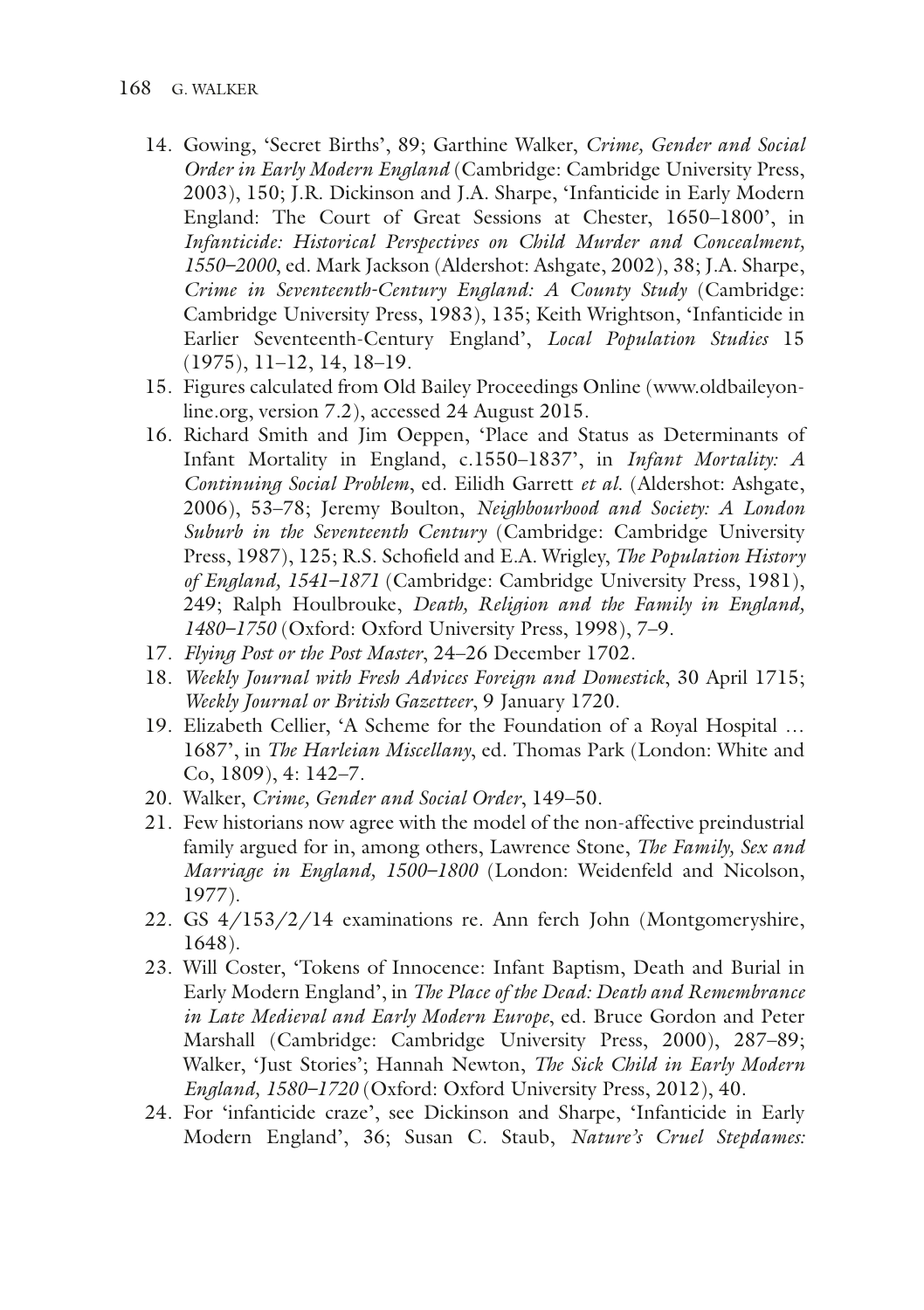*Murderous Women in the Street Literature of Seventeenth-Century England* (Pittsburgh: Duquesne University Press, 2005). For 'infanticide wave', see Sharpe, *Crime in Early Modern England*, 87–8, 158.

- 25. Mary Clayton, 'Changes in Old Bailey Trials for the Murder of Newborn Babies, 1674–1803', *Continuity & Change* 24, no. 2 (2009), 337–59, at 340; Jackson, 'Trial of Harriet Vooght', 3, 6, 11; Jackson, *New-Born Child Murder*, 110–32; Dana Y. Rabin, *Identity, Crime, and Legal Responsibility in Eighteenth-Century England* (Basingstoke: Palgrave Macmillan, 2004), 95.
- 26. For example, Francus, *Monstrous Motherhood*, 99; Josephine McDonagh, 'Infanticide and the Boundaries of Culture from Hume to Arnold', in *Inventing Maternity: Politics, Science, and Literature, 1650–1865*, ed. Susan C. Greenfield (Lexington: University Press of Kentucky, 1999), 217; Frank McLynn, *Crime and Punishment in Eighteenth-Century England* (London and New York: Routledge, 1989), 110–15.
- 27. Anne-Marie Kilday and Katherine Watson, 'Infanticide, Religion and Community in the British Isles, 1720–1920: Introduction', *Family & Community History* 11, no. 2 (2008), 85.
- 28. Jackson, *New-born Child Murder*, 128.
- 29. William Gouge, *Of Domesticall Duties* (London: John Haviland …, 1622), 507; Zachary Babington, *Advice to Grand Jurors in Cases of Blood* (London: John Amery, 1677), 174.
- 30. Edward Parker, *No Natural Mother, but a Monster …* (London: F. Coules, 1634).
- 31. Anthony Munday, *View of Sundry Examples, Reporting Many Straunge Murthers* (London: [J. Charlewood] for William Wright ..., 1580), sigs. C2r–C2v. See also T[homas] J[ohnson], *A World of Wonders …* (London: [printed ...] for William Barley ..., 1595), sig. F2r.
- 32. *Deeds against Nature, and Monsters by Kinde Tryed at the Gaole Deliverie of Newgate* … (London: printed [by G. Eld] for Edward Wright, 1614), sigs. A3v, A4r.
- 33. Staub, *Nature's Cruel Stepdames*, 7; Vanessa McMahon, *Murder in Shakespeare's England* (London: Hambledon and London, 2004), 126 [covers period to 1730]. Staub cites 25 ballad titles depicting female murderers 1569–1640, but these constituted a fraction of thousands published on other topics: see Angela McShane, 'Ballads and Broadsides from the Beginning to 1600', in *The Oxford History of Popular Print Culture*, ed. Joad Raymond (Oxford: Oxford University Press, 2011), 339–62.
- 34. *Deeds against Nature*, sig. A1r.
- 35. *Natures Cruell Step-Dames: or, Matchlesse Monsters of the Female Sex* (London: Francis Coules …, 1637), 1–17.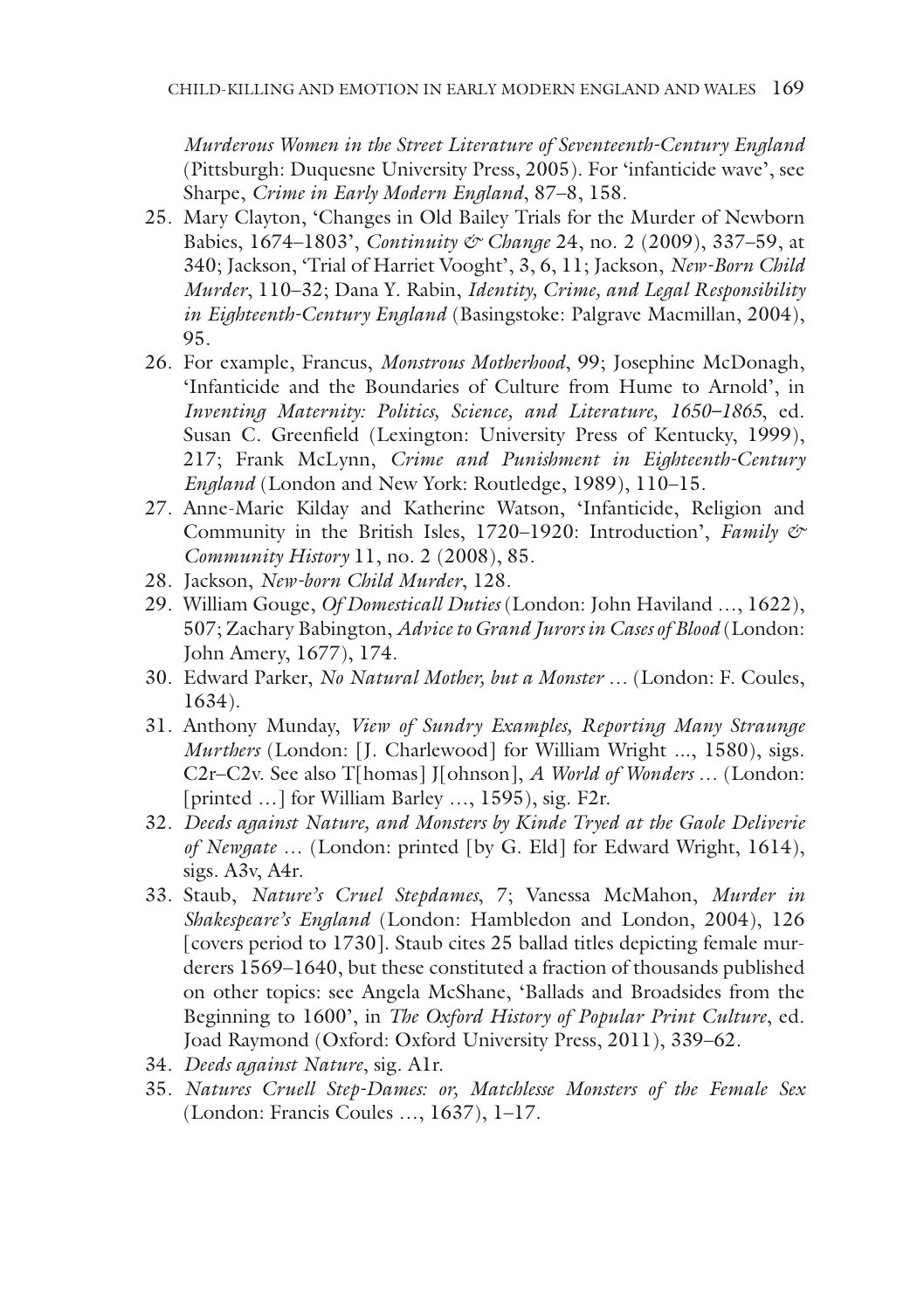- 36. Sandra Clark, *Women and Crime in the Street Literature of Early Modern England* (Basingstoke: Palgrave, 2003), 36; Bernard Capp, 'Popular Literature' in *Popular Culture in Seventeenth-Century England*, ed. Barry Reay (London: Croom Helm, 1985), 10.
- 37. Walker, *Crime, Gender and Social Order*, 148–58.
- 38. TNA, Secretaries of State: State Papers Domestic, Charles I, SP 16/64, f.125, draft certificate to Philip Earl of Montgomery, 26 May 1626; SP 16/230, f.172 (n.d.). See also TNA, Signet Office and Home Office: Doquet Books and Letters Recommendary, SO 3/8, Pardon to Joan Oliver, April 1624; SO 3/9, Elizabeth Riddington, July 1628; SO 3/9 Ellen Hawarth, August 1628; SP 16/368, Recorder's report re. Joan Ashby, 22 September 1637.
- 39. TNA, Secretaries of State: State Papers Domestic, Charles II, SP 29/24 f.245, Petition of Alice Raves, Mary Key, Mary Lilly, Mary Kingerby, Mary Jackson, Katherine Huddleston and Mary Setters in the gaols of Warwick, Nottingham, and Lincoln, 31 December 1660.
- 40. SP 44/28, f.126, warrant to reprieve Judith Ansell, 11 March 1675.
- 41. OBP [Joan Blackwell] October 1679, t16791015-2; Ordinary's Account OA16791024.
- 42. *The Last Speech and Confession of Peter Caesar [...] A True Relation Concerning Mary Smith* … (London: Charles Gustavus, 1664), 4.
- 43. OBP, Mary Shrewsbury, February 1737, t17370216-21; Ordinary's Account, March 1737, OA17370303.
- 44. OBP, October 1679, t16791015-2 (Blackwell); *Last Speech and Confession … Mary Smith*, 4; Ordinary's Account, March 1737, OA17370303 (Shrewsbury).
- 45. For the relative criminal culpability for homicide, see Walker, *Crime, Gender and Social Order*, 113–58.
- 46. For example, Thomas Oarson (Lincolnshire), SP 16/233, f.140, 1632; Joseph Axly (London/Middlesex), OBP, September 1683, t16830223-9; William Doling (Dorchester), Daily Post, 25 March 1727; George Dewing (Essex), TNA, State Papers Domestic: George II, petition and examinations re. George Dewring, SP 36/6/2, fos.95–102, May 1728.
- 47. *Weekly Journal or Saturday's Post*, 20 April 1723.
- 48. T[homas] B[rewer], *The Bloudy Mother, Or the Most Inhumane Murthers* … (London: John Busbie …, 1610), sigs. B3r, A4r, A4v, B4v, C1r.
- 49. See Sarah Tarlow, *Ritual, Belief and the Dead in Early Modern Britain and Ireland* (Cambridge: Cambridge University Press, 2010), 103–55. See also the Scottish example in the Introduction.
- 50. GS 4/161/4, 75, examinations re. Elizabeth Dafydd Williams (Montgomeryshire, 1681).
- 51. GS 4/26/3/1, examination of Katherine verch Richard (1664).